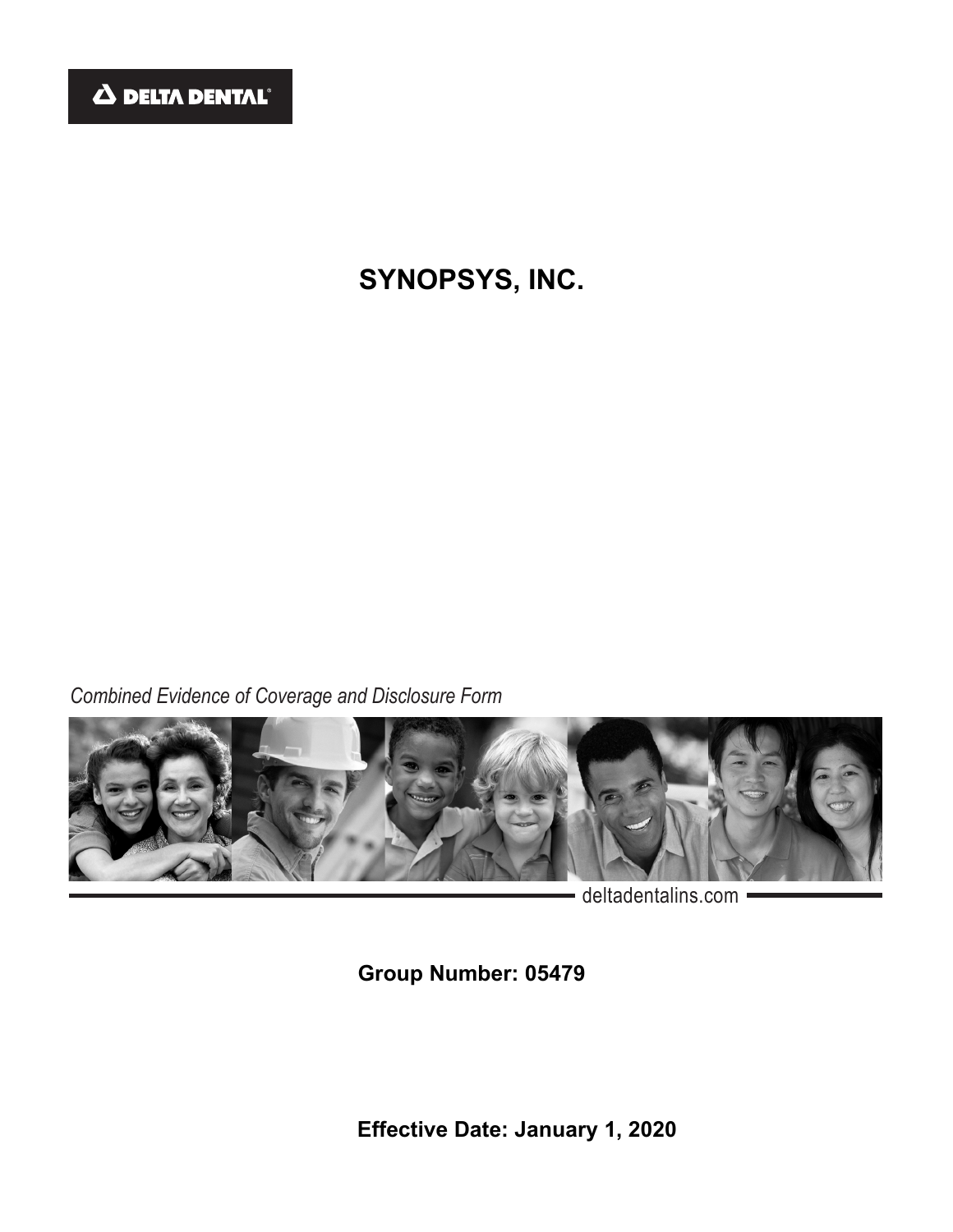# **USING THIS BOOKLET**

This booklet has been written with you in mind. It is designed to help you make the most of your Synopsys dental plan. This combined Evidence of Coverage/Disclosure form discloses the terms and conditions of your coverage.

The Combined Evidence of Coverage\Disclosure form should be read completely and carefully and individuals with special health care needs should read carefully those sections that apply to them (see CHOICE OF DENTISTS AND PROVIDERS section). You have a right to review it prior to your enrollment.

Please read the "DEFINITIONS" section. It will explain to you any words that have special or technical meanings under your group Plan.

Please read this summary of your dental Benefits carefully. Keep in mind that YOU means the ENROLLEES whom the Plan covers. WE, US and OUR always refers to Synopsys, Inc.

If you have any questions about your coverage that are not answered here, please call Delta Dental of California at 800-765-6003 or call the Synopsys Benefits Call Center at 866-476-6677.

### **DELTA DENTAL OF CALIFORNIA**

### **560 Mission Street, Suite 1300 San Francisco, California 94105**

For claims, eligibility and benefits inquiries, or additional information, call Delta Dental's Customer Service Department toll-free at:

800-765-6003.

### **Or contact Delta Dental on the Internet at:**

deltadentalins.com

For claims, eligibility and benefits inquiries or additional information, call Delta Dental's Customer Service department toll-free at: 800-765-6003 or contact us on our website: deltadentalins.com.

A STATEMENT DESCRIBING OUR POLICIES AND PROCEDURES FOR PRESERVING THE CONFIDENTIALITY OF MEDICAL RECORDS IS AVAILABLE AND WILL BE FURNISHED TO YOU UPON REQUEST

**This Combined Evidence of Coverage/Disclosure Form constitutes only a summary of the dental plan. The dental Contract must be consulted to determine the exact terms and conditions of coverage**.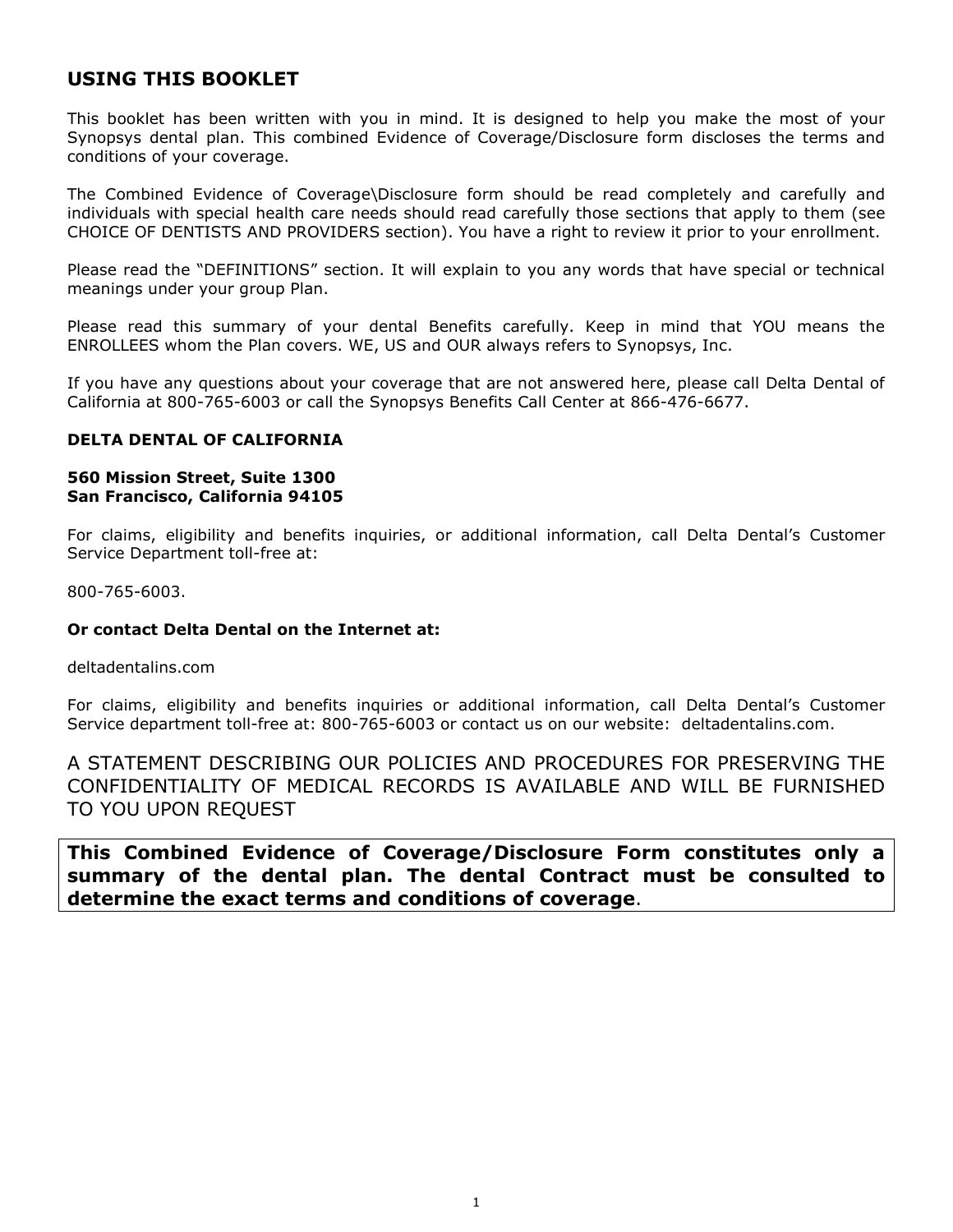# **TABLE OF CONTENTS**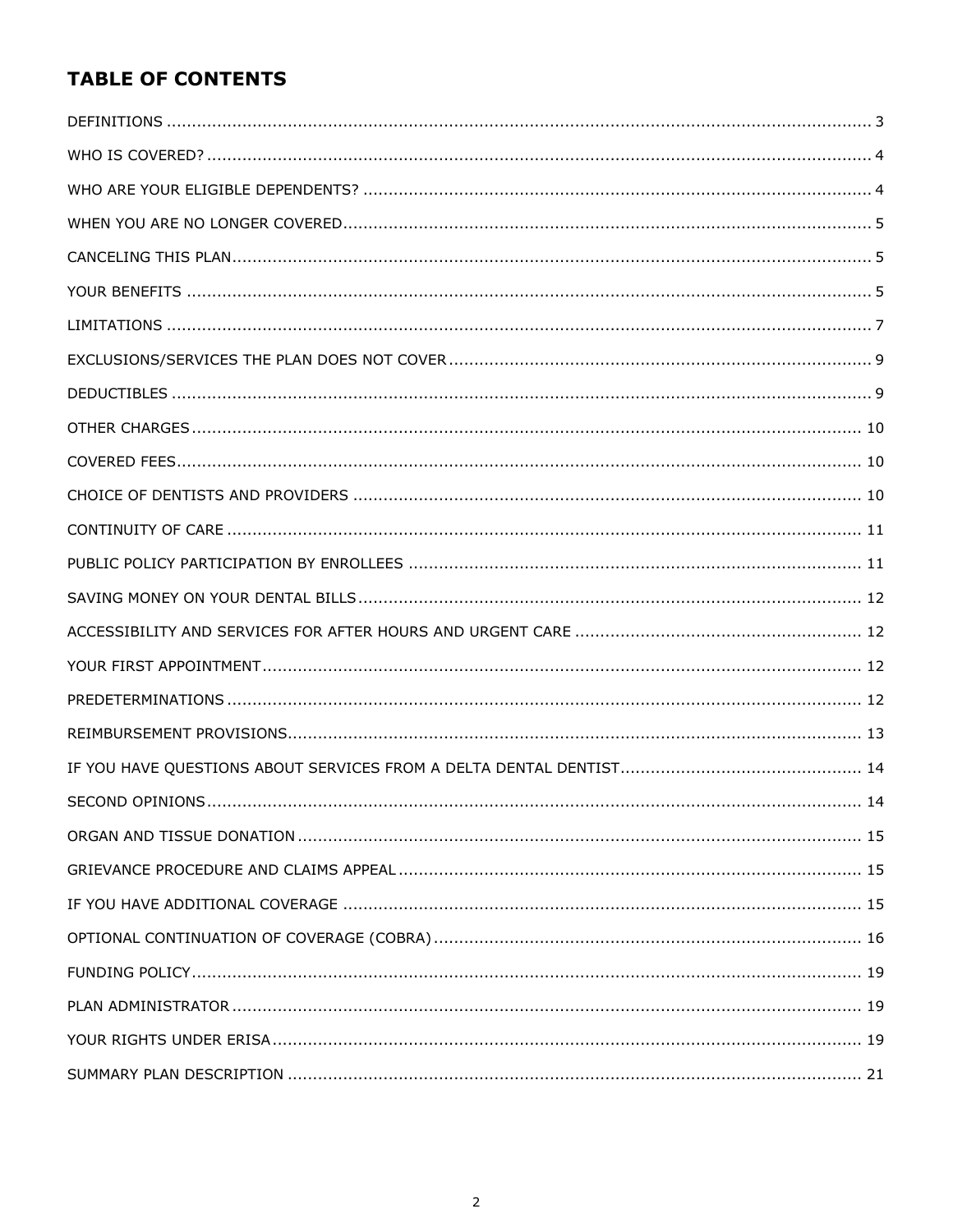# <span id="page-3-0"></span>**DEFINITIONS**

**Certain words that you will see in this booklet have specific meanings. These definitions should make your** dental plan easier to understand.

**Benefits** - those dental services available under the Plan and which are described in this booklet.

**Covered Services** - those dental services to which Delta Dental will apply Benefit payments, according to the Plan.

**Deductible** - the amount you must pay for dental care each year before the Plan's Benefits begin.

**Delta Dental PPOSM Dentist** - a Delta Dental Dentist who meets the criteria for the Delta Dental PPO program and has made a special agreement with Delta Dental to participate in this plan, or a Delta Dental Dentist who specializes in oral surgery, endodontia and periodontia.

**Delta Dental Dentist** - a Dentist who has signed an agreement with Delta Dental or a Participating Plan, agreeing to provide services under the terms and conditions established by Delta Dental or the Participating Plan.

**Dependent** - a Primary Enrollee's Dependent who is eligible to enroll for Benefits in accordance with the conditions of eligibility outlined in this booklet.

**Effective Date** - the date this program starts.

**Enrollee** - A Primary Enrollee or Dependent enrolled to receive Benefits or a person who chooses to pay for OPTIONAL CONTINUATION OF COVERAGE.

**Maximum** - the greatest dollar amount the Plan will pay for covered procedures in any calendar year and lifetime for Orthodontic Benefits.

**Participating Plan** - Delta Dental and any other member of the Delta Dental Plans Association with whom Delta Dental contracts for assistance in administering your Benefits.

**Plan -** the Synopsys Dental Plan as administered by Delta Dental.

**Primary Enrollee** - any group member or employee who is eligible to enroll for Benefits in accordance with the conditions of eligibility outlined in this booklet.

**Single Procedure** – a dental procedure to which a separate Procedure Number has been assigned by the American Dental Association in the current version of Common Dental Terminology (CDT).

#### **Usual, Customary and Reasonable (UCR) -**

A Usual fee is the amount, which an individual dentist regularly charges and receives for a given service or the fee actually charged, whichever is less.

A Customary fee is within the range of usual fees charged and received for a particular service by dentists of similar training in the same geographic area.

A Reasonable fee schedule is reasonable if it is Usual and Customary. Additionally, a specific fee to a specific Enrollee is reasonable if it is justifiable considering special circumstances, or extraordinary difficulty, of the case in question.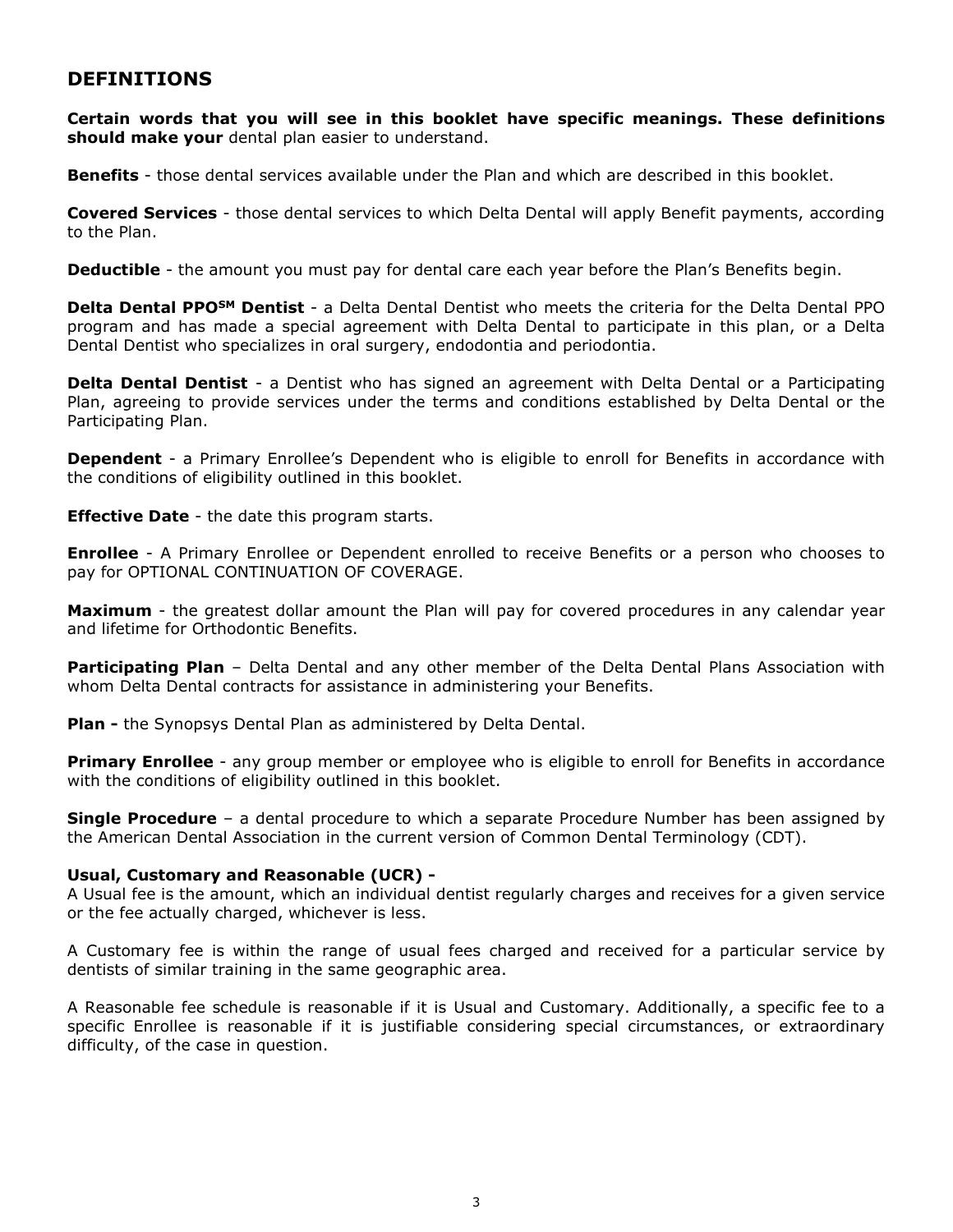# <span id="page-4-0"></span>**WHO IS COVERED?**

All regular employees who work at least 20 hours per week and all executive officers of Synopsys Foundation are eligible to receive Benefits on their date of hire.

You are not eligible if you are not reporting to work on a regular basis and are not actively employed. Coverage resumes on the first day of the month after you return to active employment, report to work regularly and amounts due to Delta Dental for administration of your coverage have been paid. But, coverage can continue without interruption for up to 90 days if Synopsys continues to report you as a Primary Enrollee and amounts due Delta Dental for administration of your coverage, continue to be paid.

Coverage is reinstated on the day employment is resumed for Enrollees that are members of the National Guard or a military reserve unit absent from work due to active military duty. Any waiting period applied as a result of an Enrollee's absence from active employment due to service in the National Guard or military reserve unit shall be waived.

### **Family and Medical Leave Act of 1993**

You can continue your coverage if you take a leave governed by the Family and Medical Leave Act of 1993. If you do not continue your coverage during the governed leave, it will be reinstated at the same Benefit level you received before your leave.

### **Uniformed Services Employment and Re-employment Rights Act of 1994**

You can continue coverage for up to 24 months, if you take a leave governed by the Uniformed Services Employment and Re-employment Rights Act of 1994. If you make this election, you must submit any Premiums necessary, which may include administrative costs, to your employer. If you do not continue your coverage during a military leave, it will be reinstated at the same Benefit level you received before your leave.

# <span id="page-4-1"></span>**WHO ARE YOUR ELIGIBLE DEPENDENTS?**

- Your legal spouse or qualified domestic partner; and
- Your unmarried dependent children until their  $26<sup>th</sup>$  birthday.

An unmarried dependent child may continue eligibility if:

- a) He or she is incapable of self-sustaining employment because of a physically or mentally disabling injury, illness or condition that began prior to reaching the limiting age;
- b) He or she is chiefly dependent on the eligible employee for support; and
- c) Proof of Dependent's disability is provided within 60 days of request. Such requests will not be made more than once a year following a two year period after this Dependent reaches the limiting age. Eligibility will continue as long as the Dependent relies on the eligible employee for support because of a physically or mentally disabling injury, illness or condition that began before he or she reached the limiting age.

"Dependent children" also means natural children, stepchildren, adopted children, children of a domestic partner, children placed for adoption and foster children.

The definition of a qualified domestic partner must meet the following requirements: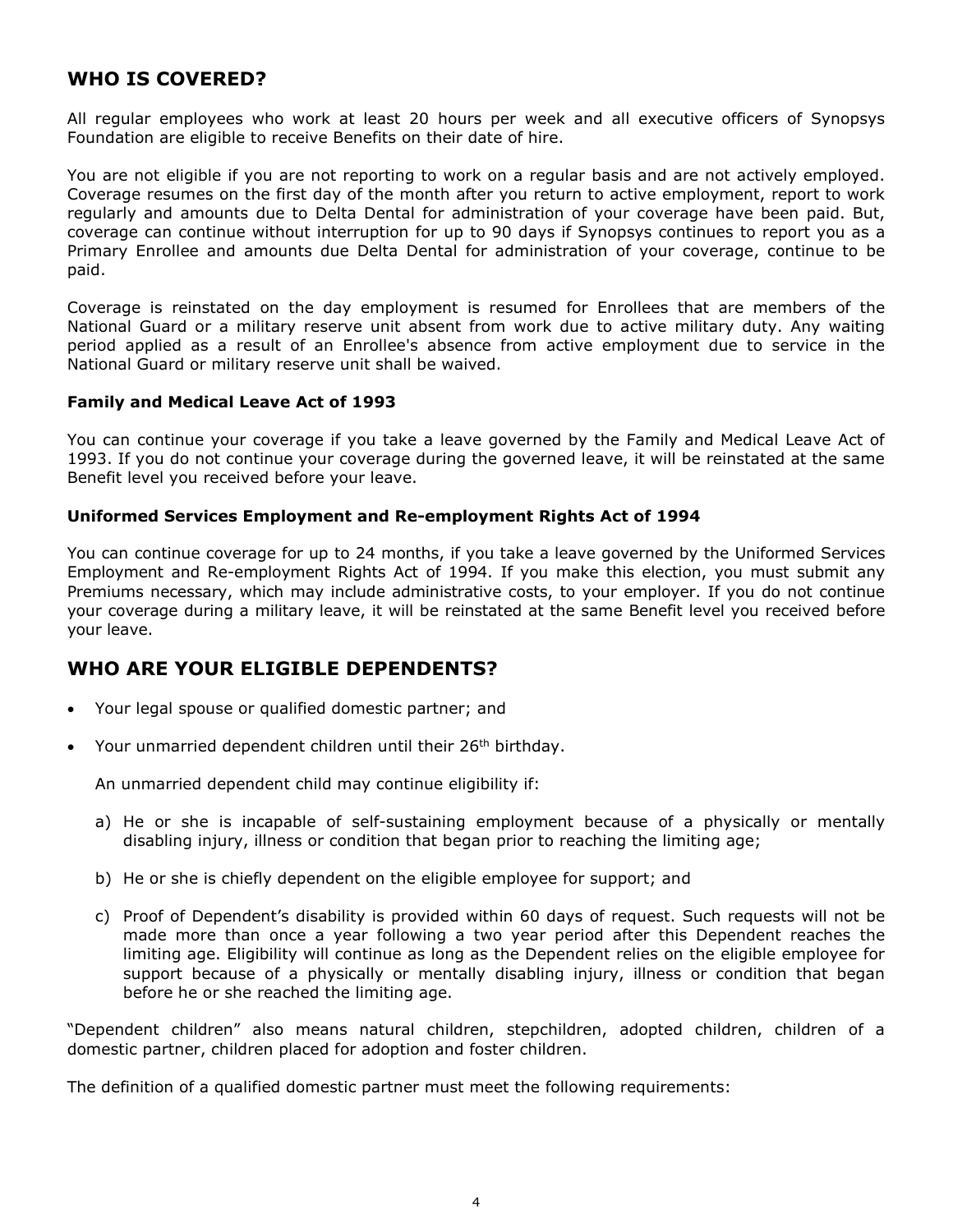- 1) Someone of the same or opposite sex that you have lived with in a committed, exclusive relationship for the past 12 months immediately prior to certifying Domestic Partnership and someone you intend to continue a relationship indefinitely;
- 2) Someone who is your unmarried, sole domestic partner, at least 18 years of age, capable of entering into a contract, and not related by blood to a degree of closeness which would prohibit legal marriage in the state in which you legally reside;
- 3) Someone you share the same principal place of residence with and intend to do so indefinitely; and
- 4) Someone who jointly shares in the cost of basic living expenses (e.g. the cost of basic food, shelter and medical expenses) with you.

Dependent coverage is also extended to any child who is recognized under a Qualified Medical Child Support Order (QMCSO).

No Dependent in the military service is eligible.

# <span id="page-5-0"></span>**WHEN YOU ARE NO LONGER COVERED**

- 1. If you stop working for your employer, your dental coverage will end on the last day of the month in which you stop working, unless you qualify for and pay for **OPTIONAL CONTINUATION OF COVERAGE**. Your Dependents' coverage ends when yours does, or as soon as they are no longer Dependents, unless they choose to pay for **OPTIONAL CONTINUATION OF COVERAGE**.
- 2. When the Agreement between Delta Dental and Synopsys is discontinued or canceled, your coverage ends immediately.

# <span id="page-5-1"></span>**CANCELING THIS PLAN**

Delta Dental may cancel this plan only on an anniversary date (period after the plan first takes effect or at the end of each renewal period thereafter), or any time if payments required by the Contract are not made to Delta Dental.

If the Contract is terminated for any cause, Delta Dental is not required to predetermine services beyond the termination date or to pay for services provided after the termination date, except for Single Procedures begun while the Contract was in effect which are otherwise Benefits under the Contract.

If this plan is canceled, you and your Dependents have no right to renewal or reinstatement of your Benefits.

# <span id="page-5-2"></span>**YOUR BENEFITS**

Your dental plan covers several categories of Benefits, when a licensed dentist provides the services, and when they are necessary and customary under the generally accepted standards of dental practice.

**IMPORTANT**: If you opt to receive dental services that are not covered services under this plan, your Delta Dental Dentist may charge you his or her Usual and Customary rate for those services. Prior to providing you dental services that are not a covered Benefit, your dentist should provide you with a treatment plan that includes each anticipated service to be provided and the estimated cost of each service (see PREDETERMINATIONS). If you would like more information about dental coverage options, you may call our Customer Service department at 800-765-6003. To fully understand your coverage, you may wish to carefully review this Evidence of Coverage document.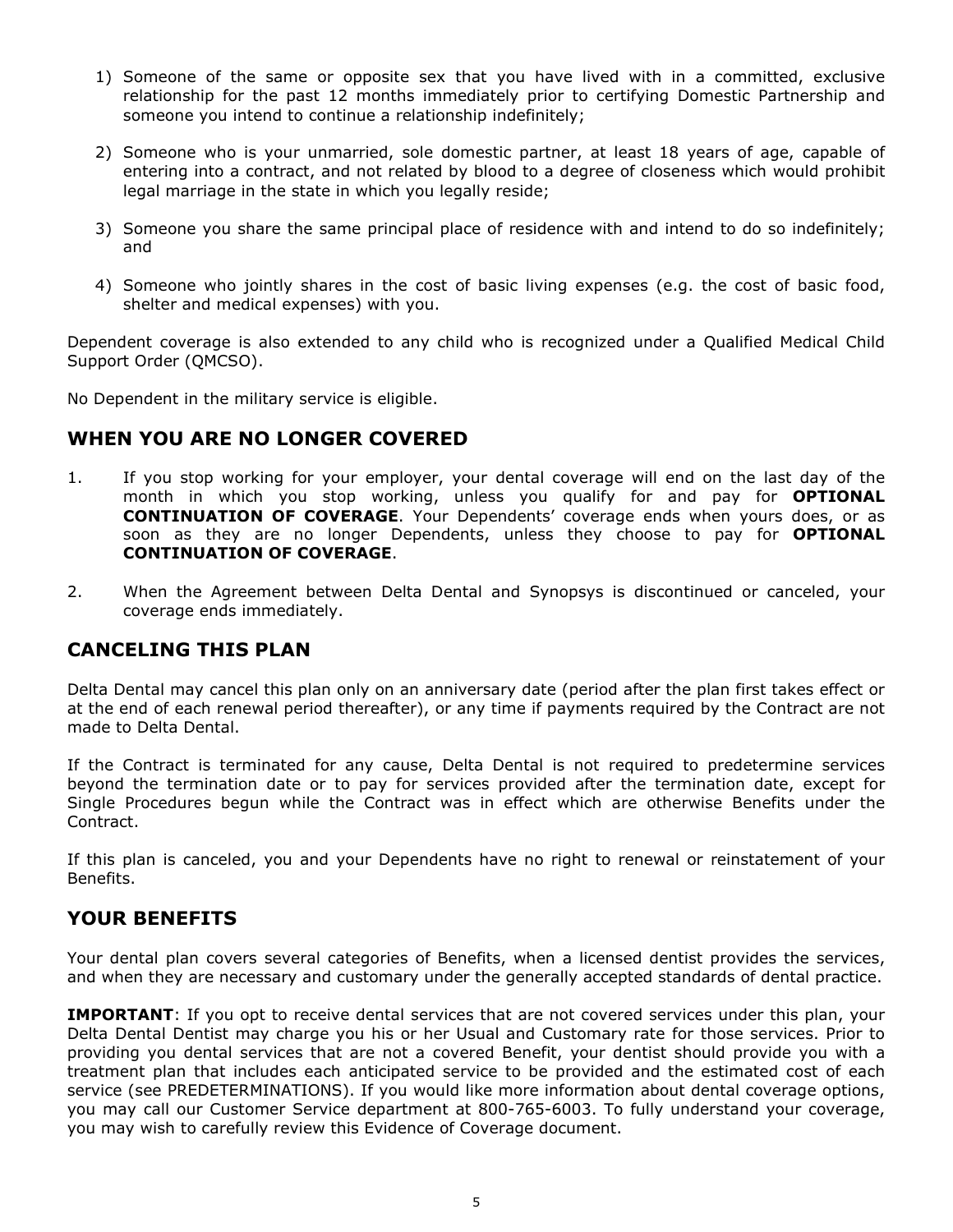After you have satisfied any Deductible requirements, the Plan will provide payment for these services at the percentage indicated up to a Maximum of \$2,000 for each Enrollee in each calendar year.

The maximum for Orthodontic Benefits for any Enrollee during their lifetime is \$2,000.

Payment for night guard benefits for any Enrollee during their lifetime is \$450.

The following Benefits are limited to the applicable percentages of dentist's fees or allowances specified below. You are required to pay the balance of any such fee or allowance, known as the "Enrollee copayment." If the dentist discounts, waives or rebates any portion of the Enrollee co-payment to the Enrollee, the Plan only provides as Benefits the applicable allowances reduced by the amount that such fees or allowances are discounted, waived or rebated.

### **I. DIAGNOSTIC AND PREVENTIVE BENEFITS 100% if provided by a Delta Dental PPO Dentist 100% if provided by other dentists**

Diagnostic - oral examinations; x-rays; diagnostic casts; examination of biopsied tissue; palliative (emergency) treatment of dental pain; specialist consultation

Preventive - prophylaxis (cleaning); fluoride treatment; space maintainers

Sealants - topically applied acrylic, plastic or composite material used to seal developmental grooves and pits in teeth for the purpose of preventing dental decay

**Note on additional Benefits during pregnancy.** If you are pregnant, Delta Dental will pay for additional services to help improve your oral health during pregnancy. The additional services each calendar year while you are eligible in this Delta Dental plan include: one additional oral examination and either one additional routine cleaning or one additional periodontal scaling and root planing per quadrant. Written confirmation of your pregnancy must be provided by you or your dentist when the claim is submitted.

### **II. BASIC BENEFITS**

### **90% if provided by a Delta Dental PPO dentist 80% if provided by other dentists, subject to the deductible**

Oral surgery - extractions and certain other surgical procedures, including pre- and postoperative care

Restorative - amalgam, silicate or composite (resin) restorations (fillings) for treatment of carious lesions (visible destruction of hard tooth structure resulting from the process of dental decay)

Endodontic - treatment of the tooth pulp

Periodontic - treatment of gums and bones that support the teeth

Nightguards – including habit-breaking appliances

Harmful habits appliance – removable orthodontic appliance to control harmful habits.

Adjunctive General Services - general anesthesia; I.V. sedation; pre-medication; office visit for observation; office visit after regularly scheduled hours; therapeutic drug injection; treatment of post-surgical complications (unusual circumstances)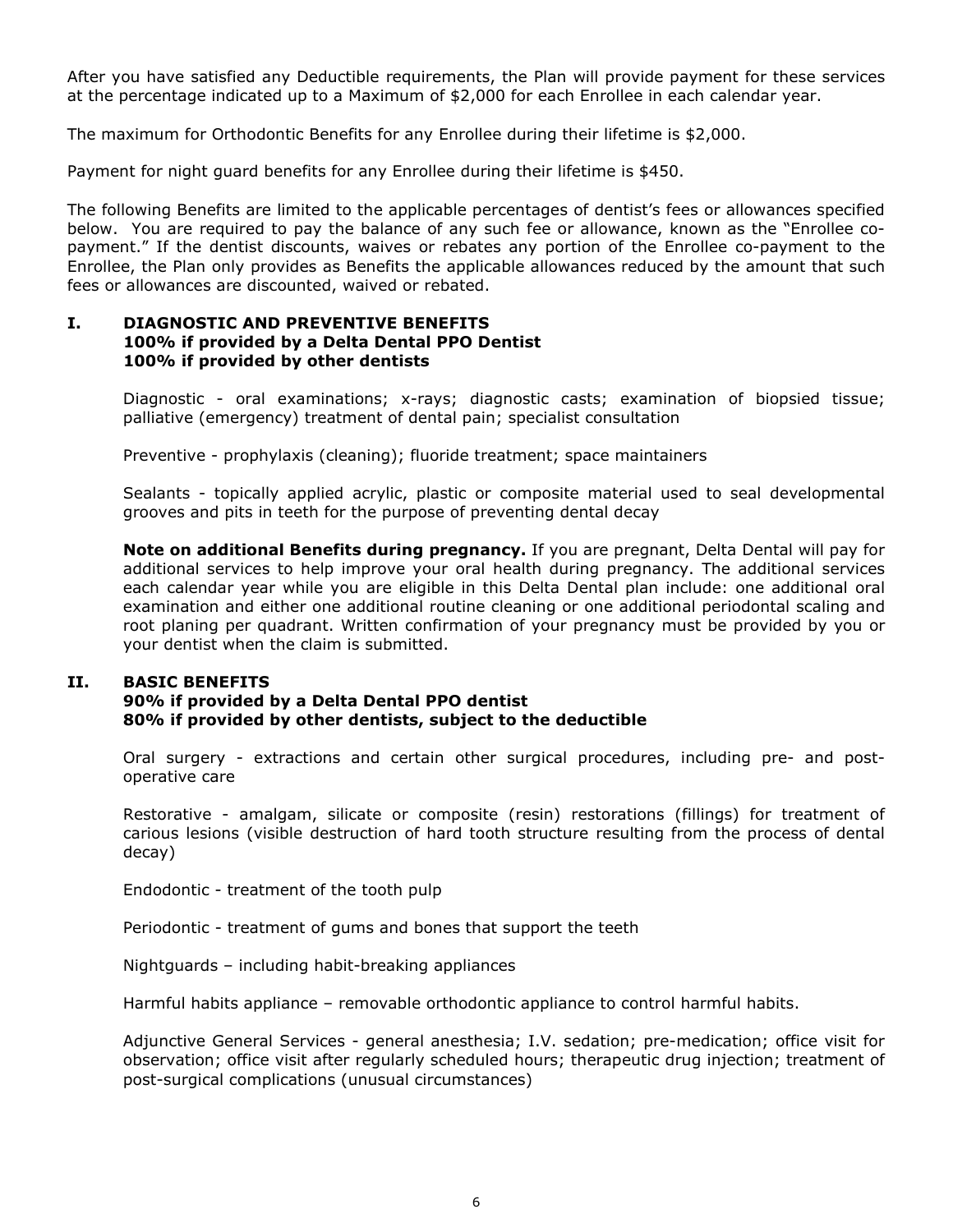### **III. CROWNS, INLAYS, ONLAYS AND CAST RESTORATION BENEFITS 60% if provided by a Delta Dental PPO Dentist 50% if provided by other dentists, subject to the deductible**

Crowns, Inlays, Onlays and Cast Restorations are Benefits only if they are provided to treat cavities, which cannot be restored with amalgam, silicate or direct composite (resin) restorations

### **IV. PROSTHODONTIC BENEFITS 60% if provided by a Delta Dental PPO Dentist 50% if provided by other dentists, subject to the deductible**

Construction or repair of fixed bridges, partial dentures and complete dentures are Benefits if provided to replace missing, natural teeth

Implant surgical placement and removal and for implant supported prosthetics, including implant repair and re-cementation.

### **V. ORTHODONTIC BENEFITS 50% if provided by a Delta Dental PPO Dentist 50% if provided by other dentists**

Procedures using appliances or surgery to straighten or realign teeth, which otherwise would not function properly.

# <span id="page-7-0"></span>**LIMITATIONS**

- 1. An oral examination is a Benefit only twice in a calendar year. See note on additional Benefits during pregnancy.
- 2. Full-mouth x-rays are Benefits once in a five-year period while you are eligible under any Delta Dental plan.

Delta Dental pays for a panoramic x-ray provided as an individual service only after five years have elapsed since any prior panoramic x-ray was provided under any Delta Dental plan.

- 3. Bitewing x-rays are provided on request by the dentist, but not more than twice in any calendar year while you are eligible under any Delta Dental plan.
- 4. We pay for two cleanings or a dental procedure that includes a cleaning each calendar year under any Delta Dental plan. If you are pregnant during this time, we may pay for an additional cleaning. See note on additional Benefits during pregnancy.

Routine prophylaxes are covered as a Diagnostic and Preventive Benefit and periodontal prophylaxes are covered as a Basic Benefit.

- 5. Fluoride treatments are covered twice each calendar year under any Delta Dental plan.
- 6. Periodontal limitations:
	- a) Benefits for periodontal scaling and root planing in the same quadrant are limited to once in every 24-month period..
	- b) Periodontal surgery in the same quadrant is limited to once in every 36-month period and includes any surgical re-entry or scaling and root planing.
	- c) Periodontal services, including bone replacement grafts, guided tissue regeneration, graft procedures and biological materials to aid in soft and osseous tissue regeneration are only covered for the treatment of natural teeth and are not covered when submitted in conjunction with extractions, periradicular surgery, ridge augmentation or implants.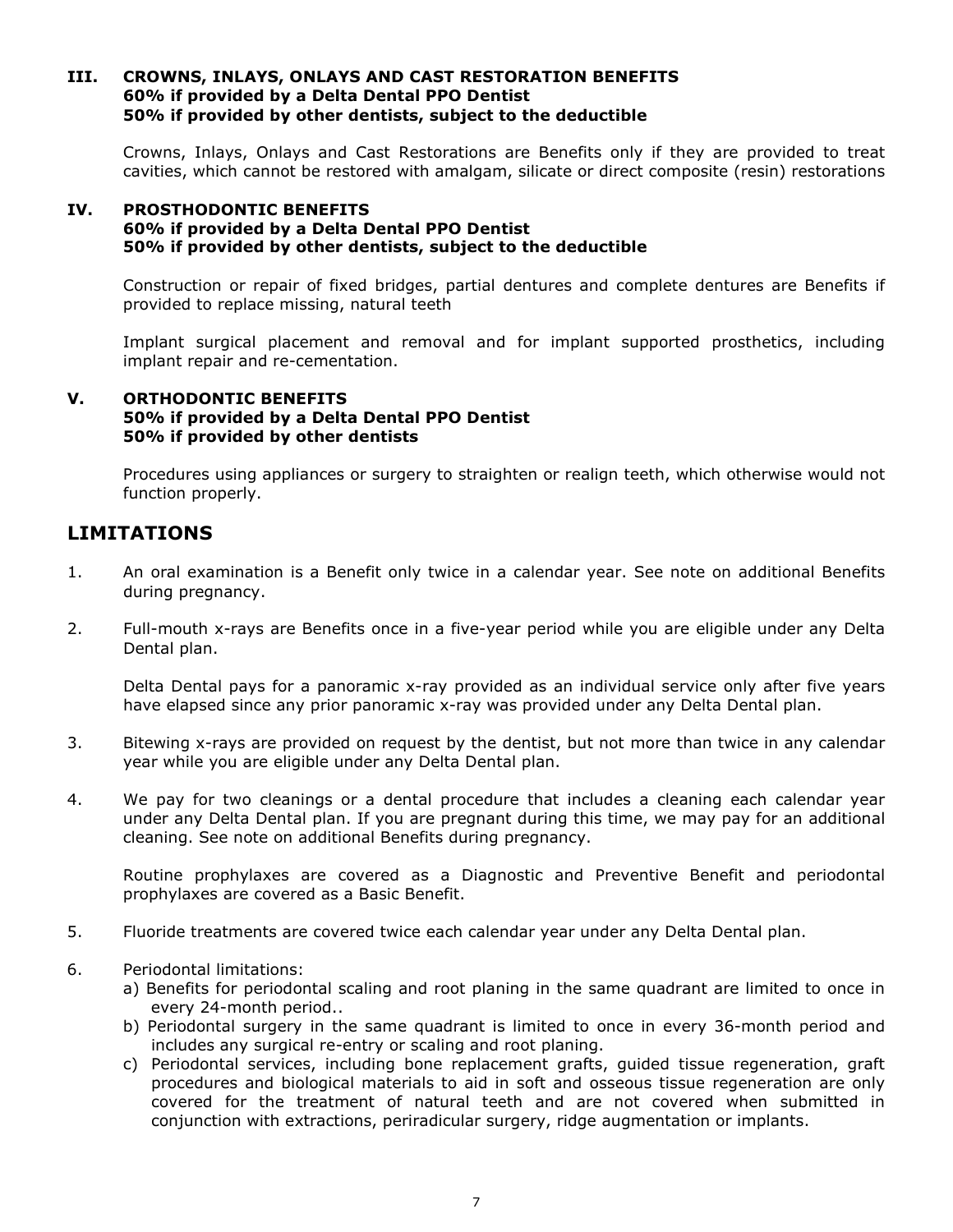- d) Periodontal surgery is subject to a 30 day wait following periodontal scaling and root planing in the same quadrant.
- e) Cleanings (regular and periodontal) and full mouth debridement are subject to a 30 day wait following periodontal scaling and root planing if performed by the same Provider office.
- 7. Sealant Benefits include the application of sealants only to permanent first molars through age eight and second molars through age 15 if they are without caries (decay), or restorations on the occlusal surface. Sealant Benefits do not include the repair or replacement of a sealant on any tooth within two years of its application.
- 8. Crowns, Inlays, Onlays and Cast Restorations are Benefits on the same tooth only once every five years, unless Delta Dental determines that replacement is required because the restoration is unsatisfactory as a result of poor quality of care, or because the tooth involved has experienced extensive loss or changes to tooth structure or supporting tissues since the replacement of the restoration.
- 9. Prosthodontic appliances and implants are Benefits only once every five years, while you are eligible under any Delta Dental plan, unless Delta Dental determines that there has been such an extensive loss of remaining teeth or a change in supporting tissues that the existing appliance cannot be made satisfactory. Replacement of a prosthodontic appliance not provided under a Delta Dental plan will be made if it is unsatisfactory and cannot be made satisfactory.

Delta Dental will replace an implant, a prosthodontic appliance or an implant supported prosthesis you received under another dental plan if we determine it is unsatisfactory and cannot be made satisfactory.

We will pay for the removal of an implant once for each tooth during the Enrollee's lifetime.

- 10. The Plan will pay the applicable percentage of the dentist's fee for a standard partial or complete denture. A standard partial or complete denture is defined as a removable prosthetic appliance provided to replace missing natural, permanent teeth that are made from accepted materials and by conventional methods.
- 11. If you select a more expensive plan of treatment than is customarily provided, or specialized techniques, an allowance will be made for the least expensive, professionally acceptable, alternative treatment plan. The Plan will pay the applicable percentage of the lesser fee for the customary or standard treatment and you are responsible for the remainder of the dentist's fee.

For example: a crown where a silver filling would restore the tooth; or a precision denture where a standard denture would suffice.

- 12. If orthodontic treatment is begun before you (or your Dependent) become eligible for coverage, the Plan's payments will begin with the first payment due to the dentist following your (or your covered Dependent's) eligibility date.
- 13. Orthodontic Benefits will be provided in two payments after the person becomes covered (the initial payment at the banding date and the second in 12 months); however, for treatment plans of less than \$500.00 or when the treatment plan is 12 months or less, one payment will be made.
- 14. The Plan's orthodontics payments will stop when the first payment is due to the dentist following either a loss of eligibility, or if treatment is ended for any reason before it is completed.
- 15. X-rays and extractions that might be necessary for orthodontic treatment are not covered by Orthodontic Benefits, but may be covered under Diagnostic and Preventive or Basic Benefits.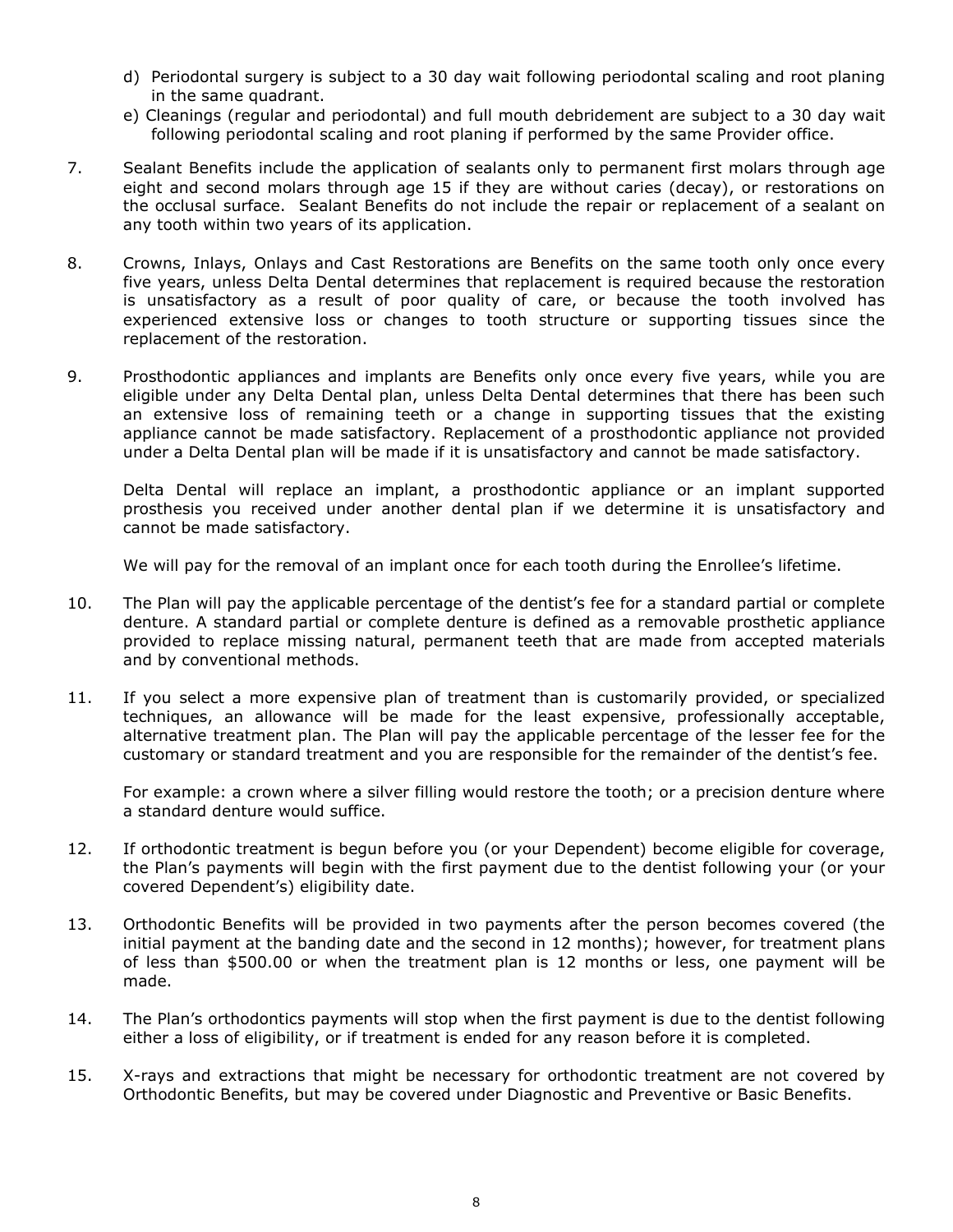# <span id="page-9-0"></span>**EXCLUSIONS/SERVICES THE PLAN DOES NOT COVER**

The Plan covers a wide variety of dental care expenses, but there are some services for which we do not provide Benefits. It is important for you to know what these services are before you visit your dentist.

Synopsys does not provide benefits for:

- 1. Services for injuries covered by Workers' Compensation or Employer's Liability Laws.
- 2. Services which are provided to the Enrollee by any Federal or State Governmental Agency or are provided without cost to the Enrollee by any municipality, county or other political subdivision, except Medi-Cal benefits.
- 3. Any tax imposed (or incurred) by a government, state or other entity, in connection with any fees charged for Benefits provided under the Contract, will be the responsibility of the Enrollee and is not a covered Benefit.
- 4. Services for cosmetic purposes or for conditions that are a result of hereditary or developmental defects, such as cleft palate, upper and lower jaw malformations, congenitally missing teeth and teeth that are discolored or lacking enamel.
- 5. Services for restoring tooth structure lost from wear (abrasion, erosion, attrition, or abfraction), for rebuilding or maintaining chewing surfaces due to teeth out of alignment or occlusion, or for stabilizing the teeth. Examples of such treatment are equilibration and periodontal splinting.
- 6. Any Single Procedure, bridge, denture or other prosthodontic service which was started before the Enrollee was covered by this plan.
- 7. Prescribed drugs, or applied therapeutic drugs, premedication or analgesia.
- 8. Experimental procedures.
- 9. Charges by any hospital or other surgical or treatment facility and any additional fees charged by the Dentist for treatment in any such facility.
- 10. Anesthesia, except for general anesthesia or I.V. sedation given by a licensed Dentist for Oral Surgery services and select Endodontic and Periodontic procedures.
- 11. Grafting tissues from outside the mouth to tissues inside the mouth ("extraoral grafts").
- 12. Diagnosis or treatment by any method of any condition related to the temporomandibular (jaw) joints or associated muscles, nerves or tissues.
- 13. Replacement of existing restoration for any purpose other than active tooth decay.
- 14. Complete occlusal adjustment.
- 15. Charges for replacement or repair of an orthodontic appliance paid in part or in full by this plan.

# <span id="page-9-1"></span>**DEDUCTIBLES**

*If services are provided by a Delta Dental PPO Dentist:* There are no Deductible requirements.

*If services are provided by a non-Delta Dental PPO Dentist:* You must pay the first \$50 of Covered Services for each Enrollee in your family in each calendar year except for Diagnostic and Preventive and Orthodontic Benefits, up to a limit of \$100 per family.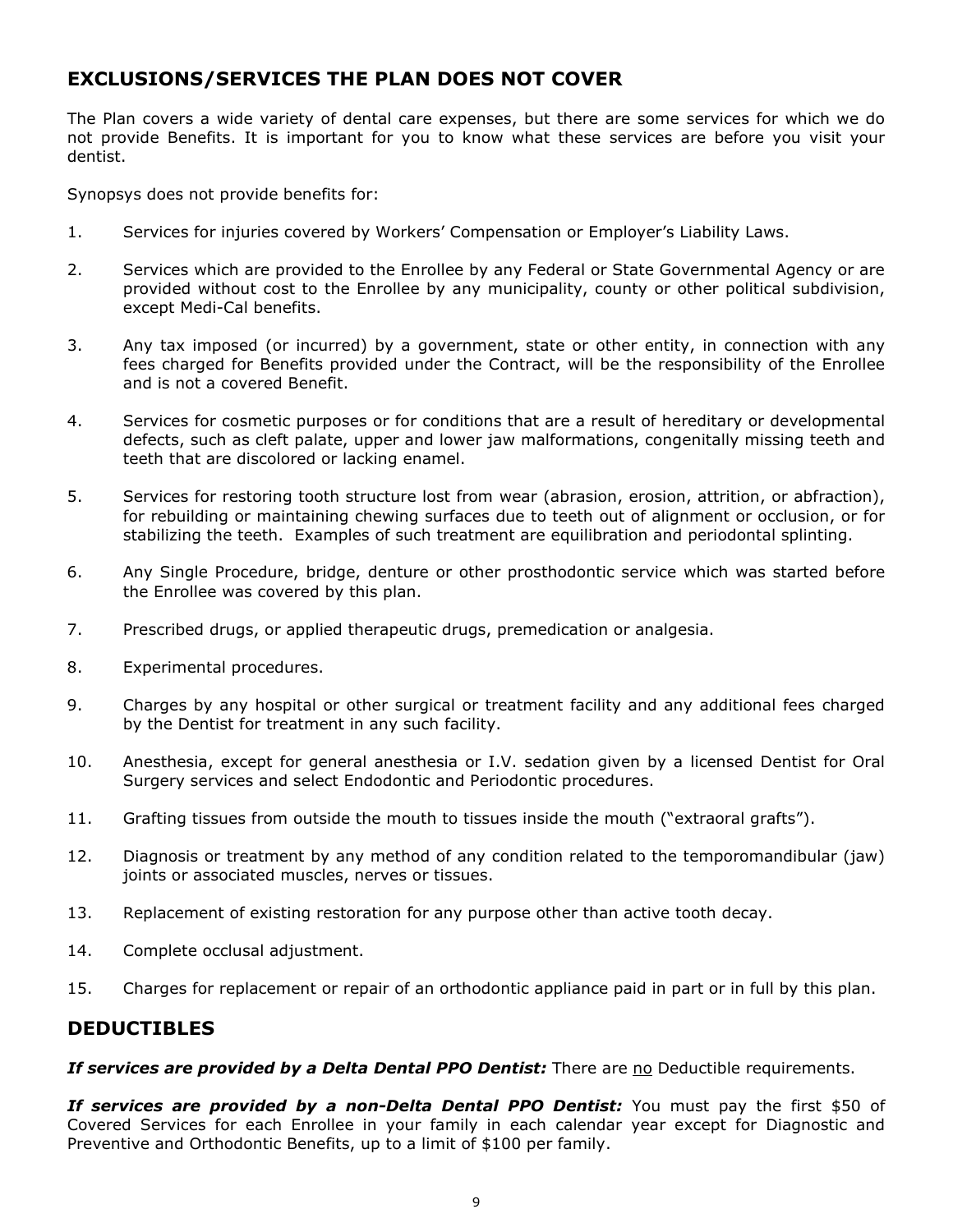# <span id="page-10-0"></span>**OTHER CHARGES**

Delta Dental's co-payment for your Benefits is shown in this Evidence of Coverage under the caption titled "YOUR BENEFITS." If dental services are provided by a Delta Dental Dentist or a Delta Dental PPO Dentist, you are responsible for your co-payment only. If the dental services you receive are provided by a dentist who is not a Delta Dental Dentist or Delta Dental PPO Dentist, you are responsible for the difference between the amount Delta Dental pays and the amount charged by the non-Delta Dental dentist.

# <span id="page-10-1"></span>**COVERED FEES**

It is to your advantage to select a dentist who is a Delta Dental Dentist, since a lower percentage of the dentist's fees may be covered by this plan if you select a dentist who is not a Delta Dental Dentist.

A list of Delta Dental Dentists (see DEFINITIONS) is available using our website -deltadentalins.com, or by calling 800-765-6003.

Payment to a Delta Dental PPO Dentist will be based on the applicable percentage of the lesser of the Fee Actually Charged, the dentist's accepted Usual, Customary and Reasonable Fee on file with Delta Dental, or a fee which the dentist has contractually agreed upon with Delta Dental to accept for treating enrollees under this plan.

Payment to a Delta Dental Dentist will be based on the applicable percentage of the lesser of the Fee Actually Charged, or the accepted Usual, Customary and Reasonable fee that the dentist has on file with Delta Dental.

Payment for services by a California dentist, or an out-of-state dentist, who is not a Delta Dental Dentist will be based on the applicable percentage of the lesser of the Fee Actually Charged, or the fee that satisfies the majority of Delta Dental Dentists.

Payment for services by a dentist located outside the United States will be based on the applicable percentage of the lesser of the Fee Actually Charged, or the fee that satisfies the majority of Delta Dental dentists.

# <span id="page-10-2"></span>**CHOICE OF DENTISTS AND PROVIDERS**

### **PLEASE READ THE FOLLOWING INFORMATION SO YOU WILL KNOW FROM WHOM OR WHAT GROUP OF PROVIDERS HEALTH CARE MAY BE OBTAINED.**

Nearly 29,000 dentists in active practice in California are Delta Dental Dentists. About 16,500 of these Delta Dental Dentists are also Delta Dental PPO Dentists. While covered under the PPO plan, you are free to choose any dentist for treatment, but it is to your advantage to choose a Delta Dental Dentist. This is because his or her fees are approved in advance by Delta Dental. Delta Dental Dentists have treatment forms on hand and will complete and submit the forms to Delta Dental free of charge.

If you choose a Delta Dental PPO Dentist, you will receive all of the advantages of going to a Delta Dental Dentist, and you may have a higher level of Benefits for certain services.

If you go to a non-Delta Dental Dentist, Delta Dental cannot assure you what percentage of the charged fee may be covered. Claims for services from non-Delta Dental Dentists may be submitted to Delta Dental at P.O. Box 997330, Sacramento, CA 95899-7330.

Dentists located outside the United States are not Delta Dental Dentists. Claims submitted by out-ofcountry dentists are translated by Delta Dental staff and the currency is converted to U.S. dollars. Claims submitted by out-of-country dentists for Enrollees residing in California are referred to Delta Dental's Quality Assessment department for processing.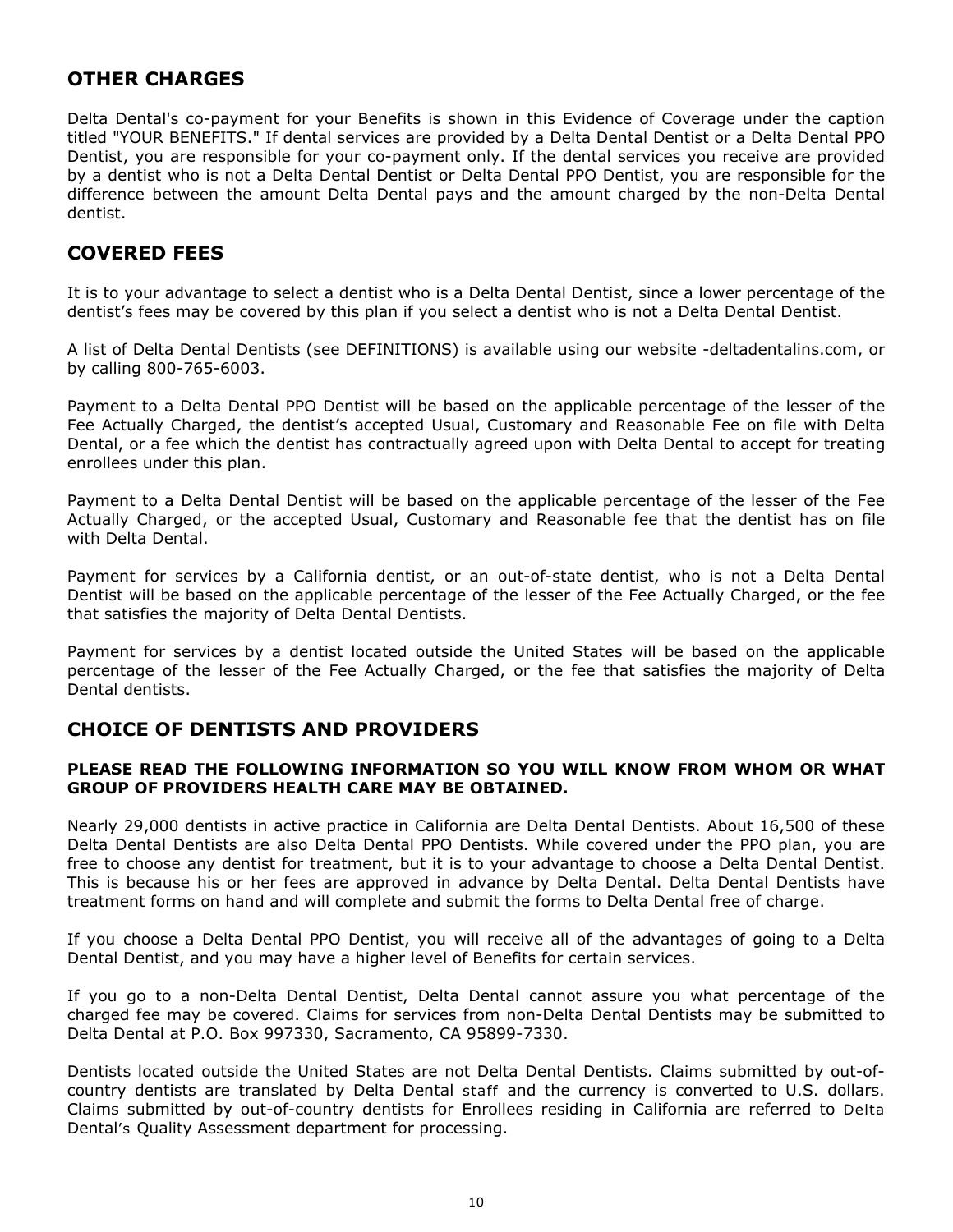Delta Dental may require a clinical examination to determine the quality of the services provided, and Delta Dental may decline to reimburse you for Benefits if the services are found to be unsatisfactory.

A list of Delta Dental PPO Dentists and Delta Dental Dentists can be obtained by calling 800-765-6003. This list will identify those dentists who can provide care for individuals who have mobility impairments or have special health care needs. You can also obtain specific information about Delta Dental PPO Dentists and Delta Dental Dentists by using our website – deltadentalins.com or calling the Delta Dental Customer Service department at the number shown on page 1.

Services may be obtained from any licensed dentist during normal office hours. Emergency services are available in most cases through an emergency telephone exchange maintained by the local dental society listed in the local telephone directory.

Services from dental school clinics may be provided by students of dentistry or instructors who are not licensed by the state of California.

Delta Dental shares the public and professional concern about the possible spread of HIV and other infectious diseases in the dental office. However, Delta Dental cannot ensure your dentist's use of precautions against the spread of such diseases, or compel your dentist to be tested for HIV or to disclose test results to Delta Dental, or to you. Delta Dental informs its panel dentists about the need for clinical precautions as recommended by recognized health authorities on this issue. If you should have questions about your dentist's health status or use of recommended clinical precautions, you should discuss them with your dentist.

# <span id="page-11-0"></span>**CONTINUITY OF CARE**

### **Current Enrollees**:

Current Enrollees may have the right to the benefit of completion of care with their terminated Delta Dental Dentist for certain specified dental conditions. Please call Delta Dental's Quality Assessment Department at 415-972-8300 to see if you may be eligible for this benefit. You may request a copy of the Delta Dental's Continuity of Care Policy. You must make a specific request to continue under the care of your terminated Delta Dental Dentist. We are not required to continue your care with that dentist if you are not eligible under our policy or if we cannot reach agreement with your terminated Delta Dental Dentist on the terms regarding your care in accordance with California law.

### **New Enrollees**:

A new Enrollee may have the right to the qualified benefit of completion of care with their non-Delta Dental Dentist for certain specified dental conditions. Please call Delta Dental's Quality Assessment Department at 415-972-8300 to see if you may be eligible for this benefit. You may request a copy of the Delta Dental's Continuity of Care Policy. You must make a specific request to continue under the care of your current provider. We are not required to continue your care with that dentist if you are not eligible under our policy or if we cannot reach agreement with your non-Delta Dental Dentist on the terms regarding your care in accordance with California law. This policy does not apply to new Enrollees of an individual subscriber contract.

# <span id="page-11-1"></span>**PUBLIC POLICY PARTICIPATION BY ENROLLEES**

Delta Dental's Board of Directors includes Enrollees who participate in establishing Delta Dental's public policy regarding Enrollees through periodic review of Delta Dental's Quality Assessment program reports and communication from Enrollees. Enrollees may submit any suggestions regarding Delta Dental's public policy in writing to: Delta Dental of California, Customer Service Department, P. O. Box 997330, Sacramento, CA 95899-7330.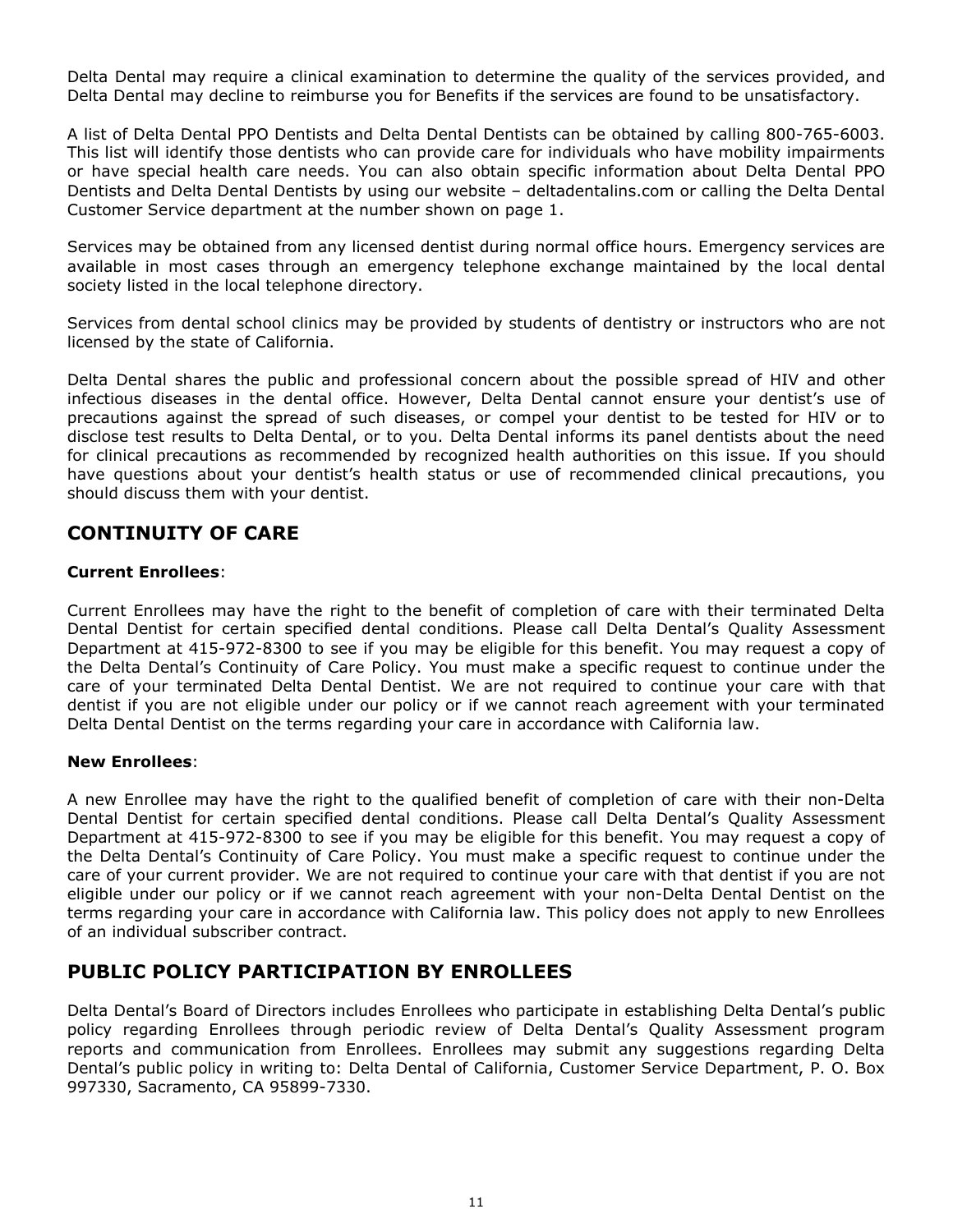# <span id="page-12-0"></span>**SAVING MONEY ON YOUR DENTAL BILLS**

You can keep your dental expenses down by practicing the following:

- 1. Compare the fees of different dentists;
- 2. Use a Delta Dental Dentist;
- 3. Have your dentist obtain predetermination from Delta Dental for any treatment over \$300;
- 4. Visit your dentist regularly for checkups;
- 5. Follow your dentist's advice about regular brushing and flossing;
- 6. Avoid putting off treatment until you have a major problem; and
- 7. Learn the facts about overbilling. Under this plan, you must pay the dentist your co-payment share (see YOUR BENEFITS). You may hear of some dentists who offer to accept insurance payments as "full payment." You should know that these dentists may do so by overcharging your plan and may do more work than you need, thereby increasing plan costs. You can help keep your dental Benefits intact by avoiding such schemes.

# <span id="page-12-1"></span>**ACCESSIBILITY AND SERVICES FOR AFTER HOURS AND URGENT CARE**

If you or a family member has special needs, you should ask your dentist about accessibility to their office or clinic at the time you call for an appointment. Your dentist will be able to tell you if their office is accessible taking into consideration the specific requirements of your needs.

Routine or urgent care may be obtained from any licensed dentist during their normal office hours. Delta Dental does not require prior authorization before seeking treatment for urgent or after-hours care. You may plan in advance, for treatment for urgent, emergency or after-hours care by asking your dentist how you can contact the dentist in the event you or a family member may need urgent care treatment or treatment after normal business hours. Many dentists have made prior arrangements with other dentists to provide care to you if treatment is immediately or urgently needed. You may also call the local dental society that is listed in your local telephone directory if your dentist is not available to refer you to another dentist for urgent, emergency or after-hours care.

# <span id="page-12-2"></span>**YOUR FIRST APPOINTMENT**

During your first appointment, be sure to give your dentist the following information:

- 1. Your Delta Dental group number (on the front of this booklet);
- 2. The employer's name;
- 3. Primary Enrollee's ID number (which must also be used by Dependents);
- 4. Primary Enrollee's date of birth; and
- 5. Any other dental coverage you may have.

# <span id="page-12-3"></span>**PREDETERMINATIONS**

After an examination, your dentist will talk to you about treatment you may need. The cost of treatment is something you may want to consider. If the service is extensive and involves crowns or bridges, or if the service will cost more than \$300, we encourage you to ask your dentist to request a predetermination.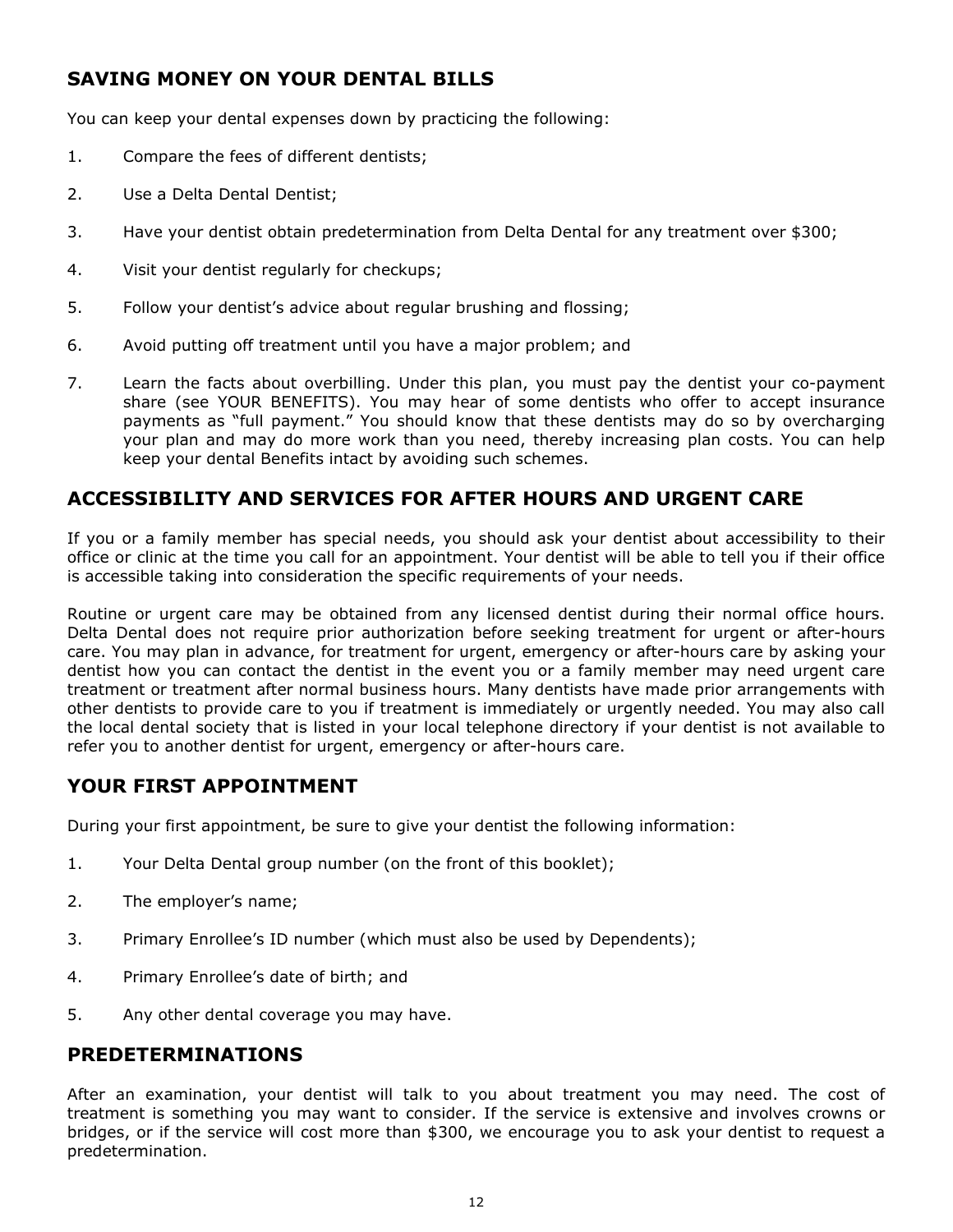### **A predetermination does not guarantee payment. It is an estimate of the amount Delta Dental will pay if you are eligible and meet all the requirements of your plan at the time the treatment you have planned is completed.**

In order to receive predetermination, your dentist must send a claim form listing the proposed treatment. Delta Dental will send your dentist a Notice of Predetermination which estimates how much you will have to pay. After you review the estimate with your dentist and decide to go ahead with the treatment plan, your dentist returns the form to us for payment when treatment has been completed.

Computations are estimates only and are based on what would be payable on the date the Notice of Predetermination is issued if the individual is eligible. Payment will depend on the individual's eligibility and the remaining annual Maximum when completed services are submitted to Delta Dental.

Predetermining treatment helps prevent any misunderstanding about your financial responsibilities. If you have any concerns about the predetermination, let us know before treatment begins so your questions can be answered before you incur any charges.

# <span id="page-13-0"></span>**REIMBURSEMENT PROVISIONS**

A Delta Dental Dentist will file the claim for you. You do not have to file a claim or pay Delta Dental's co-payment for covered services if provided by a Delta Dental Dentist. Delta Dental of California's agreement with our Delta Dental Dentists makes sure that you will not be responsible to the dentist for any money we owe.

If the covered service is provided by a dentist who is not a Delta Dental Dentist, you are responsible for filing the claims and paying your dentist. Claims should be filed with Delta Dental of California at P. O. Box 997330, Sacramento, CA 95899-7330 and Delta Dental will reimburse you. However, if for any reason we fail to pay a dentist who is not a Delta Dental Dentist, you may be liable for that portion of the cost. Payments made to you are not assignable (in other words, we will not grant requests to pay non-Delta Dental Dentists directly).

Payment for claims exceeding \$500 for services provided by dentists located outside the United States may, at Delta Dental's option, be conditioned upon a clinical evaluation at Delta Dental's request (see Second Opinions). Delta Dental will not pay Benefits for such services if they are found to be unsatisfactory.

Delta Dental does not pay Delta Dental Dentists any incentive as an inducement to deny, reduce, limit or delay any appropriate service. If you wish to know more about the method of reimbursement to Delta Dental Dentists, you may call Delta Dental's Customer Service department for more information.

Payment for any Single Procedure that is a Covered Service will only be made upon completion of that procedure. Delta Dental does not make or prorate payments for treatment in progress or incomplete procedures. The date the procedure is completed governs the calculation of any Deductible (and determines when a charge is made against any Maximum) under your plan.

If there is a difference between what your dentist is charging you and what Delta Dental says your portion should be, or if you are not satisfied with the dental work you have received, contact Delta Dental's Customer Service department. We may be able to help you resolve the situation.

Delta Dental may deny payment of a claim for services submitted more than 12 months after the date the services were provided. If a claim is denied due to a Delta Dental Dentist's failure to make a timely submission, you shall not be liable to that dentist for the amount which would have been payable by Delta Dental (unless you failed to advise the dentist of your eligibility at the time of treatment).

The process Delta Dental uses to determine or deny payment for services is distributed to all Delta Dental Dentists. It describes in detail the dental procedures covered as Benefits, the conditions under which coverage is provided, and the limitations and exclusions applicable to the plan.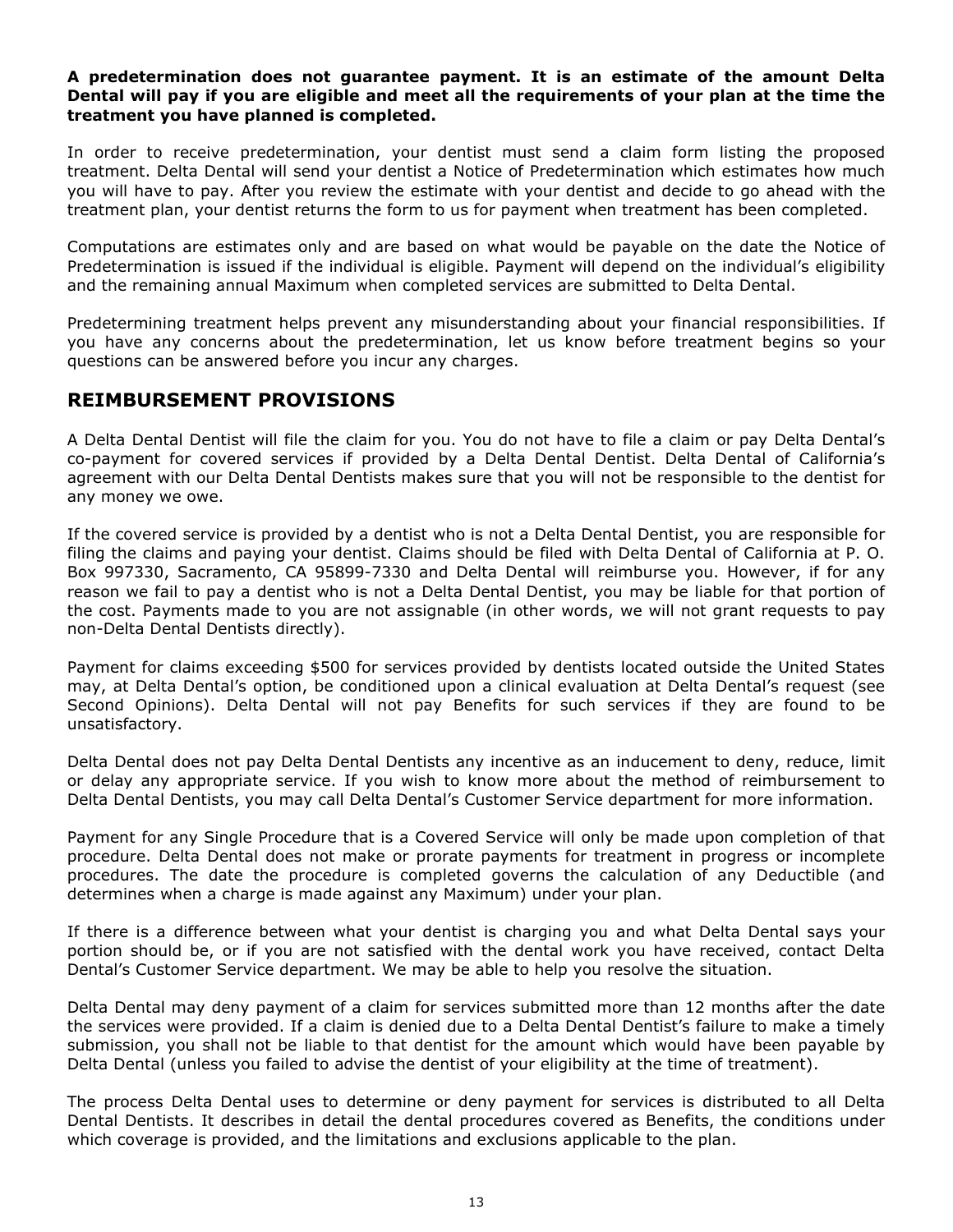Claims are reviewed for eligibility and are paid according to these processing policies. Those claims which require additional review are evaluated by Delta Dental's dentist consultants. If any claims are not covered, or if limitations or exclusions apply to services you have received from a Delta Dental Dentist, you will be notified by an adjustment notice on the Notice of Payment or Action. You may contact Delta Dental's Customer Service department for more information regarding Delta Dental's processing policies.

Delta Dental uses a method called "first-in/first-out" to begin processing your claims. The date we receive your claim determines the order in which processing begins. For example, if you receive dental services in January and February, but we receive the February claim first, processing begins on the February claim first.

Incomplete or missing data can affect the date the claim is paid. If all information necessary to complete claim processing has not been provided, payment could be delayed until any missing or incomplete data is received by Delta Dental.

Unless the services are exempt, you are required to pay the Deductible on the first claim for which processing is completed in a calendar year. Your Deductible is normally paid on the first service subject to a deductible listed on a claim with multiple services.

The order in which your claims are processed and paid by Delta Dental may also impact your annual Maximum. For example, if a claim with a later date of service is paid and your annual Maximum for the year has been reached then a claim with an earlier date of service in the same calendar year will not be paid.

# <span id="page-14-0"></span>**IF YOU HAVE QUESTIONS ABOUT SERVICES FROM A DELTA DENTAL DENTIST**

If you have questions about the services you receive from a Delta Dental Dentist, we recommend that you first discuss the matter with your dentist. If you continue to have concerns, call our Quality Assessment department at 415-972-8300, extension 2700. If appropriate, Delta Dental can arrange for you to be examined by one of our consulting dentists in your area. If the consultant recommends the work be replaced or corrected, Delta Dental will intervene with the original dentist to either have the services replaced or corrected at no additional cost to you or obtain a refund. In the latter case, you are free to choose another dentist to receive your full Benefit.

# <span id="page-14-1"></span>**SECOND OPINIONS**

Delta Dental obtains second opinions through Regional Consultant members of its Quality Review Committee who conduct clinical examinations, prepare objective reports of dental conditions, and evaluate treatment that is proposed or has been provided.

Delta Dental will authorize such an examination prior to treatment when necessary to make a Benefits determination in response to a request for a Predetermination of treatment cost by a dentist. Delta Dental will also authorize a second opinion after treatment if an Enrollee has a complaint regarding the quality of care provided. Delta Dental will notify the Enrollee and the treating dentist when a second opinion is necessary and appropriate, and direct the Enrollee to the Regional Consultant selected by Delta Dental to perform the clinical examination. When Delta Dental authorizes a second opinion through a Regional Consultant, we will pay for all charges.

Enrollees may otherwise obtain second opinions about treatment from any dentist they choose, and claims for the examination may be submitted to Delta Dental for payment. Delta Dental will pay such claims in accordance with the Benefits of the plan.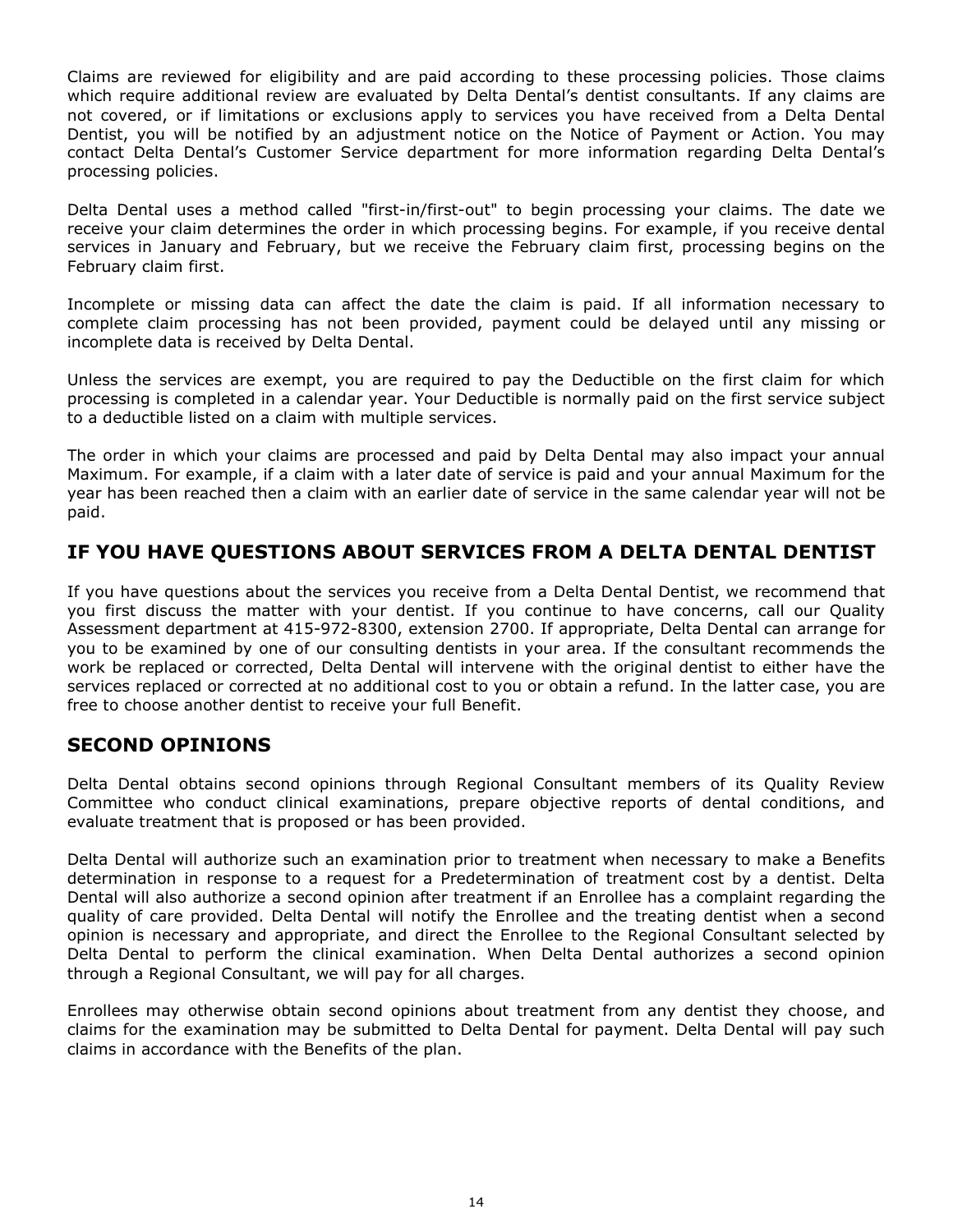# <span id="page-15-0"></span>**ORGAN AND TISSUE DONATION**

Donating organ and tissue provides many societal benefits. Organ and tissue donation allows recipients of transplants to go on to lead fuller and more meaningful lives. Currently, the need for organ transplants far exceeds availability. If you are interested in organ donation, please speak to your physician. Organ donation begins at the hospital when a person is pronounced brain dead and identified as a potential organ donor. An organ procurement organization will become involved to coordinate the activities.

# <span id="page-15-1"></span>**GRIEVANCE PROCEDURE AND CLAIMS APPEAL**

If you have any questions about the services received from a Delta Dental Dentist, we recommend that you first discuss the matter with your Dentist. If you continue to have concerns, you may call or write us. We will provide notifications if any dental services or claims are denied, in whole or part, stating the specific reason or reasons for denial. Any questions of ineligibility should first be handled directly between you and your group. If you have any question or complaint regarding the denial of dental services or claims, the policies, procedures and operations of Delta Dental, or the quality of dental services performed by a Delta Dental Dentist, you may call us toll-free at **800-765-6003**, contact us on our website at: deltadentalins.com or write us at P. O. Box 997330, Sacramento, CA 95899-7330, Attention: Customer Service Department.

If your claim has been denied or modified, you may file a request for review with us within 180 days after receipt of the denial or modification. We will treat the request for review as a grievance. If in writing, the correspondence must include the group name and number, the Primary Enrollee's name and ID number, the inquirer's telephone number and any additional information that would support the claim for benefits. The correspondence should also include a copy of the treatment form, Notice of Payment and any other relevant information. Upon request and free of charge, we will provide you with copies of any pertinent documents that are relevant to the claim, a copy of any internal rule, guideline, protocol, and/or explanation of the scientific or clinical judgment if relied upon in denying or modifying the claim.

Our review will take into account all information, regardless of whether such information was submitted or considered initially. Certain cases may be referred to one of our regional consultants, to a review committee of the dental society or to the state dental association for evaluation. Our review shall be conducted by a person who is neither the individual who made the original claim denial, nor the subordinate of such individual, and we will not give deference to the initial decision. If the review of a claim denial is based in whole or in part on a lack of medical necessity, experimental treatment, or a clinical judgment in applying the terms of the contract terms, we shall consult with a dentist who has appropriate training and experience. The identity of such dental consultant is available upon request.

We will provide a written acknowledgement within five days of receipt of the request for review. We will render a decision and respond to you within 60 days of receipt of the request for review. We will respond, within 72 hours to grievances involving severe pain and imminent and serious threat to a patient's health (urgent care grievance).

If the group health plan is subject to the Employee Retirement Income Security Act of 1974 (ERISA), the Enrollee may contact the U.S. Department of Labor, Employee Benefits Security Administration (EBSA)for further review of the claim or if the Enrollee has questions about the rights under ERISA. The Enrollee may also bring a civil action under section 502(a) of ERISA. The address of the U.S. Department of Labor is: U.S. Department of Labor, Employee Benefits Security Administration (EBSA), 200 Constitution Avenue, N.W. Washington, D.C. 20210.

# <span id="page-15-2"></span>**IF YOU HAVE ADDITIONAL COVERAGE**

It is to your advantage to let your dentist and Delta Dental know if you have dental coverage in addition to this Delta Dental plan.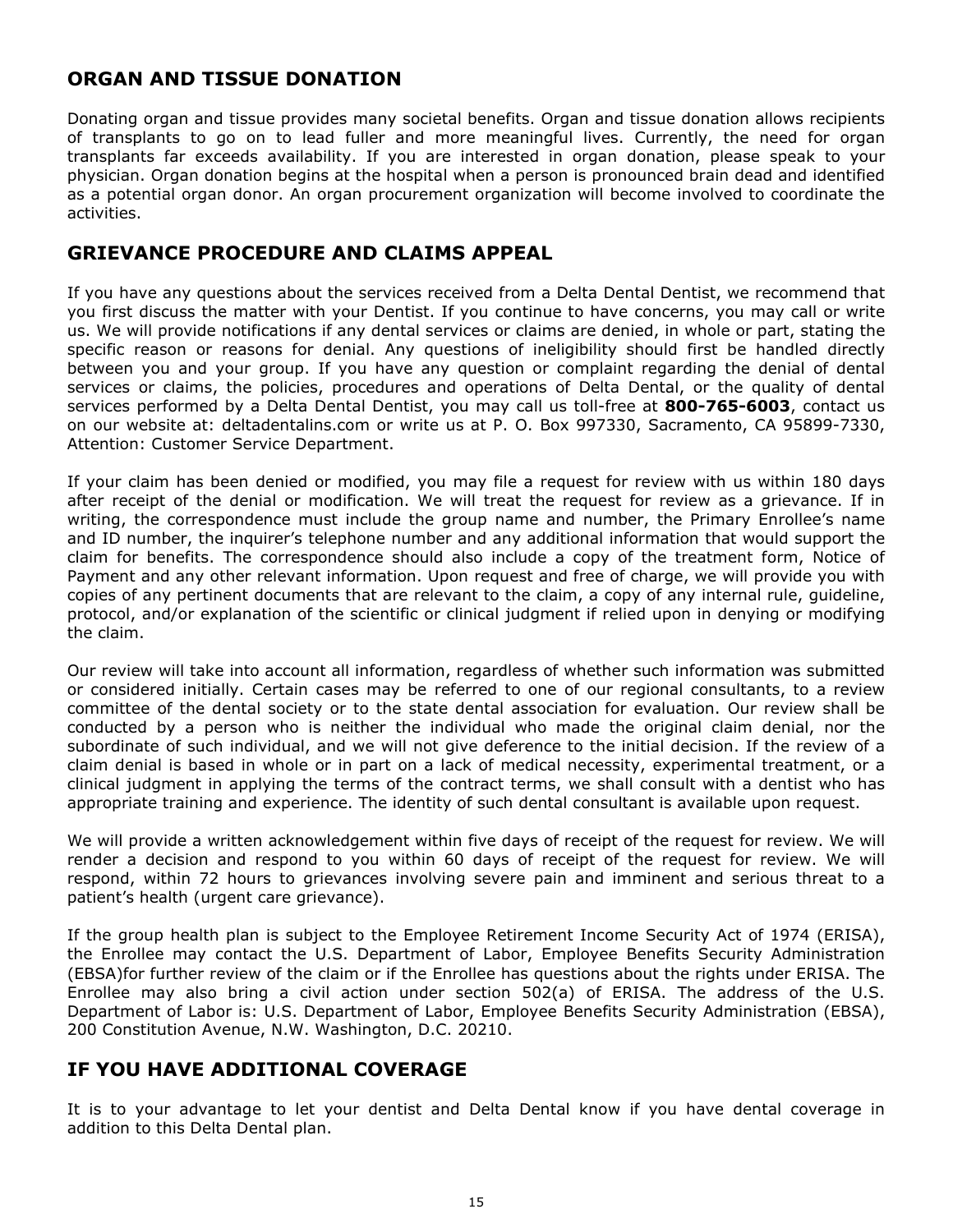Most dental carriers cooperate with one another to coordinate payments and still allow you to make use of both plans - sometimes paying 100% of your dental bill. For example, you might have some fillings that cost \$100. If the primary carrier usually pays 80% for these services, it would pay \$80.

The secondary carrier might usually pay 50% for this service. In this case, however, the secondary plan's payment is limited to the amount of your out-of-pocket cost under the primary plan, the secondary carrier pays the remaining \$20 only. Since this method pays 100% of the bill, you have no out-of-pocket expense.

Be sure to advise your dentist of all plans under which you have dental coverage and have him or her complete the dual coverage portion of the claim form, so that you will receive all benefits to which you are entitled. For further information, contact the Delta Dental Customer Service department at the number in the USING THIS BOOKLET section.

# <span id="page-16-0"></span>**OPTIONAL CONTINUATION OF COVERAGE (COBRA)**

### **Please examine your options carefully before declining this coverage. You should be aware that companies selling individual health insurance typically require a review of your medical history that could result in a higher premium or you could be denied coverage entirely.**

The federal Consolidated Omnibus Budget Reconciliation Act (or COBRA, pertaining to certain employers having 20 or more employees) and the California Continuation Benefits Replacement Act (or Cal-COBRA, pertaining to employers with two to 19 employees), both require that continued health care coverage be made available to "Qualified Beneficiaries" who lose health care coverage under the group plan as a result of a "Qualifying Event." You may be entitled to continue coverage under this plan, *at your expense*, if certain conditions are met. The period of continued coverage depends on the Qualifying Event and whether you are covered under federal COBRA or Cal-COBRA.

### **DEFINITIONS**

The meaning of key terms used in this section are shown below and apply to both federal and Cal-COBRA.

### **Qualified Beneficiary** means:

- 1. You and/or your Dependents who are enrolled in the Delta Dental plan on the day before the Qualifying Event, or
- 2. A child who is born to or placed for adoption with you during the period of continued coverage provided such child is enrolled within 30 days of birth or placement for adoption.

**Qualifying Event** means any of the following events which, except for the election of this continued coverage, would result in a loss of coverage under the dental plan:

- Event 1. The termination of employment (other than termination for gross misconduct) or the reduction in work hours, by your employer;
- Event 2. Your death;
- Event 3. Your divorce or legal separation from your spouse;
- Event 4. Your Dependents' loss of dependent status under the plan, and
- Event 5. As to your Dependents only, your entitlement to Medicare.

**You** means the Primary Enrollee.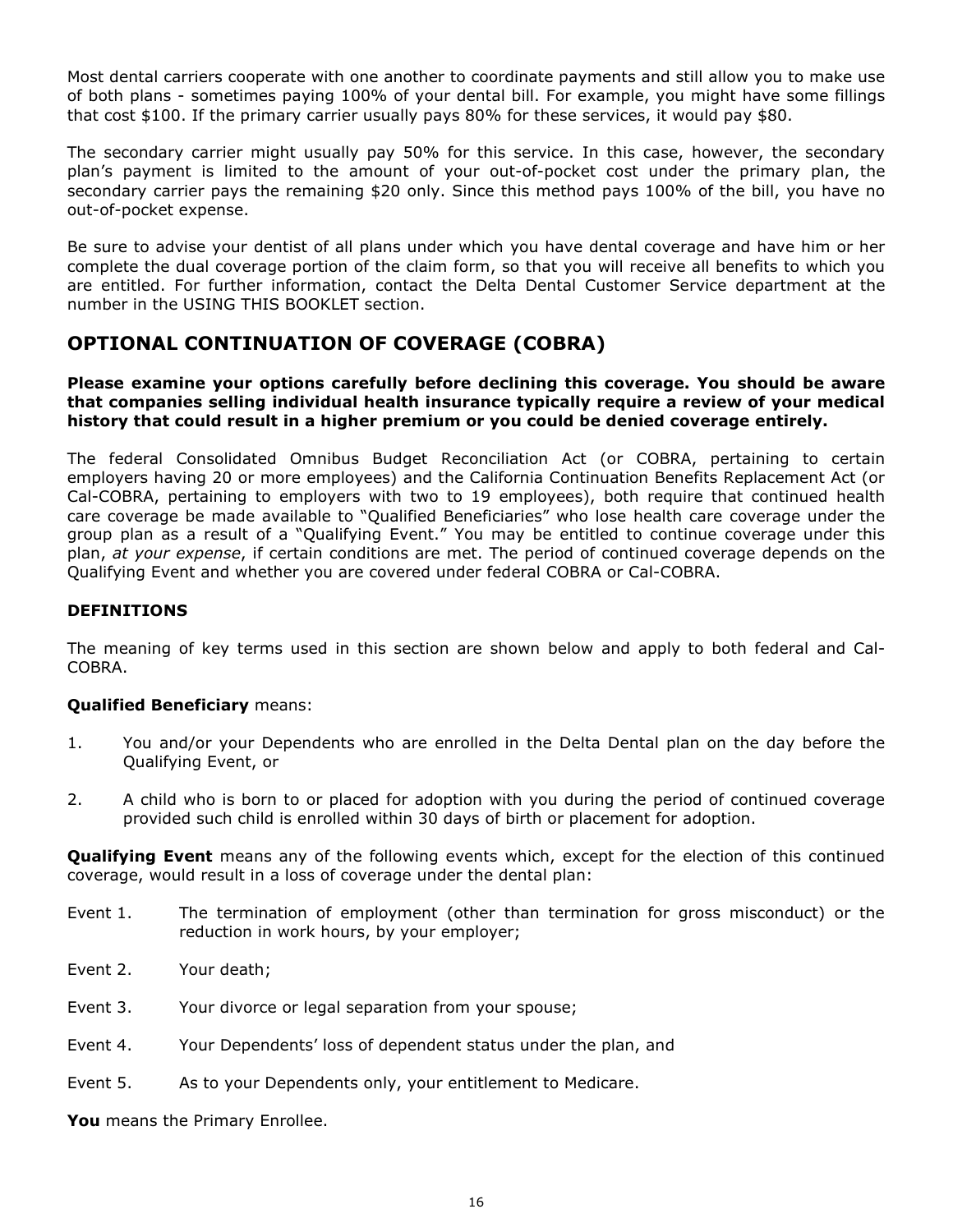### **PERIODS OF CONTINUED COVERAGE UNDER FEDERAL COBRA**

Qualified Beneficiaries may continue coverage for 18 months following the month in which Qualifying Event 1 occurs.

This 18-month period can be extended for a total of 29 months, provided:

- 1. A determination is made under Title II or Title XVI of the Social Security Act that an individual is disabled on the date of the Qualifying Event or becomes disabled at any time during the first 60 days of continued coverage; and
- 2. Notice of the determination is given to the employer during the initial 18 months of continued coverage and within 60 days of the date of the determination.

This period of coverage will end on the first day of the month that begins more than 30 days after the date of the final determination that the disabled individual is no longer disabled. You must notify your employer or Delta Dental within 30 days of any such determination.

If, during the 18 months continuation period resulting from Qualifying Event 1, your Dependents, who are Qualified Beneficiaries, experience Qualifying Events 2, 3, 4 or 5, they may choose to extend coverage for up to a total of 36 months (inclusive of the period continued under Qualifying Event 1).

Your Dependents, who are Qualified Beneficiaries, may continue coverage for 36 months following the occurrence of Qualifying Events 2, 3, 4 or 5.

When an employer has filed for bankruptcy under Title II, United States Code, benefits may be substantially reduced or eliminated for retired employees and their Dependents, or the surviving spouse of a deceased retired employee. If this benefit reduction or elimination occurs within one year before or one year after the filing, it is considered a Qualifying Event. If the Primary Enrollee is a retiree, and has lost coverage because of this Qualifying Event, he or she may choose to continue coverage until his or her death. The Primary Enrollee's Dependents who have lost coverage because of this Qualifying Event may choose to continue coverage for up to 36 months following the Primary Enrollee's death.

### **PERIODS OF CONTINUED COVERAGE UNDER CAL-COBRA (groups of 2 - 19)**

In the case of Cal-COBRA, Delta Dental will act as the administrator. Notification and premium payments should be made directly to Delta Dental. Notifications and payments should be delivered by first-class mail, certified mail, or other reliable means of delivery.

Individuals who are eligible for coverage under the federal COBRA law are not eligible for coverage under Cal-COBRA. The employer must notify Delta Dental in writing within 30 days of the date when the employer becomes subject to Cal-COBRA.

Qualified Beneficiaries may continue coverage for 36 months following the month in which Qualifying Events 1, 2, 3, 4, or 5 occur.

If, during the 36-month continuation period resulting from Qualifying Event 1, the Qualified Beneficiary is determined under Title II or Title XVI of the Social Security Act to be disabled on the date of the Qualifying Event or became disabled at any time during the first 60 days of continuation coverage; and notice of the determination is given to the employer during the initial period of continuation coverage and within 60 days of the date of the social security determination letter, the Qualified Beneficiary may continue coverage for a total of 36 months following the month in which Qualifying Event 1 occurs.

This period of coverage will end on the first of the month that begins more than 30 days after the date of the final determination that the disabled individual is no longer disabled. The Qualified Beneficiary must notify the employer or administrator within 30 days of any such determination.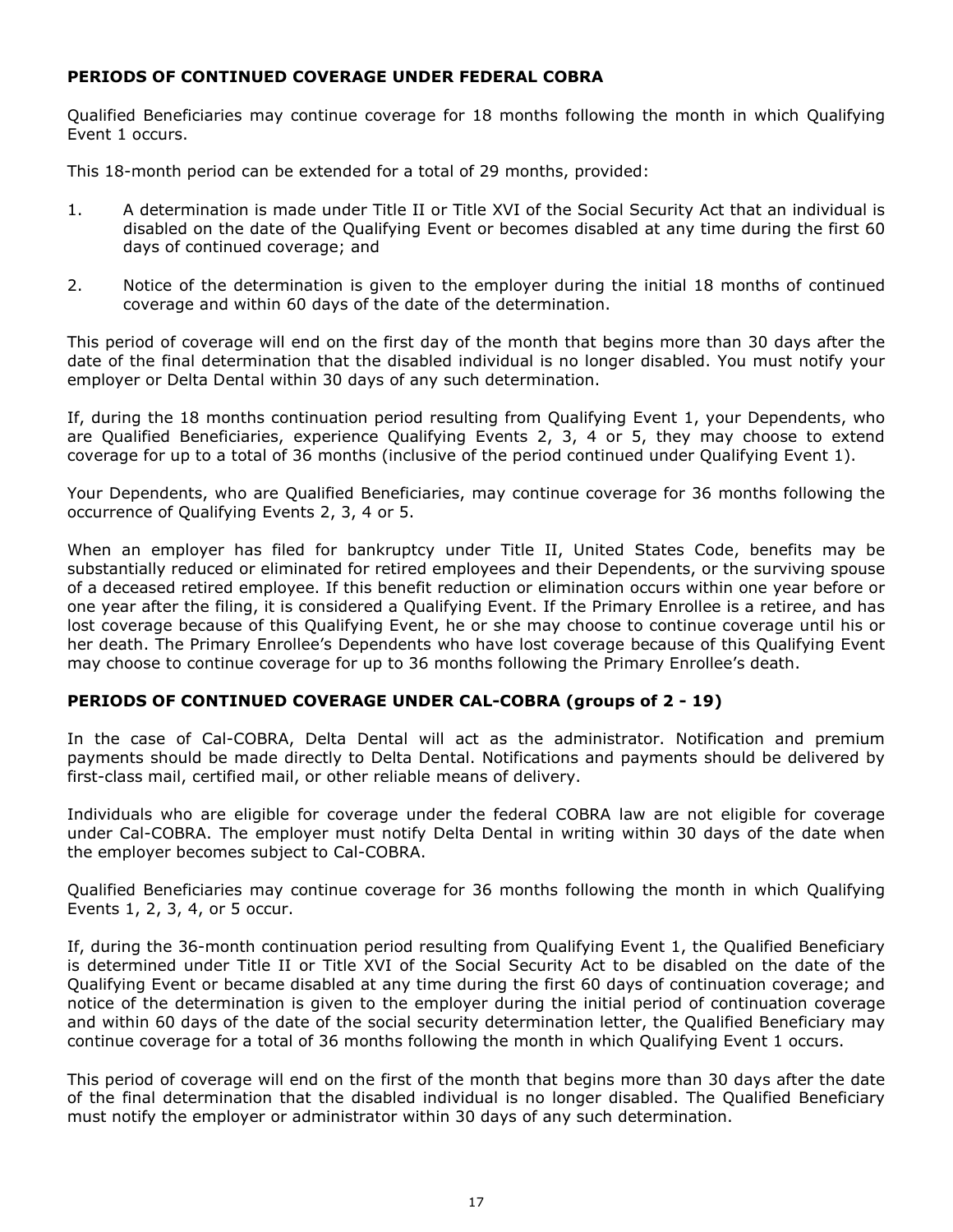If, during the 36-month continuation period resulting from Qualifying Event 1, the Qualified Beneficiary experiences Qualifying Events 2, 3, 4 or 5, he or she must notify the employer within 60 days of the second qualifying event and has a total of 36 months continuation coverage after the date of the date of the first Qualifying Event.

Delta Dental shall notify the Primary Enrollee of the date his or her continued coverage will terminate. This termination notification will be sent during the 180 day period prior to the end of coverage.

### **ELECTION OF CONTINUED COVERAGE**

A Qualified Beneficiary will have 60 days from a Qualifying Event to give Delta Dental written notice of the election to continue coverage.

Upon receipt of the written notice, Delta Dental will provide a Qualified Beneficiary with the necessary benefits information, monthly Premium charge, enrollment forms, and instructions to allow election of continued coverage. Failure to provide this written notice of election to Delta Dental within 60 days will result in the loss of the right to continue coverage.

A Qualified Beneficiary has 45 days from the written election of continued coverage to pay the initial Premiums to Delta Dental, which includes the Premiums for each month since the loss of coverage. Failure to pay the required Premiums within the 45 days will result in the loss of the right to continue coverage, any Premiums received after that will be returned to the Qualified Beneficiary.

### **CONTINUED COVERAGE BENEFITS**

The Benefits under the continued coverage will be the same as those provided to active employees and their Dependents who are still enrolled in the dental plan. If the employer changes the coverage for active employees, the continued coverage will change as well. Premiums will be adjusted to reflect the changes made.

### **TERMINATION OF CONTINUED COVERAGE**

A Qualified Beneficiary's coverage will terminate at the end of the month in which any of the following events first occurs:

- 1. The allowable number of consecutive months of continued coverage is reached;
- 2. Failure to pay the required Premiums in a timely manner;
- 3. The employer ceases to provide any group dental plan to its employees;
- 4. The individual first obtains coverage for dental Benefits, after the date of the election of continued coverage, under another group health plan (as an employee or Dependent) which does not contain or apply any exclusion or limitation with respect to any pre-existing condition of such a person, if that pre-existing condition is covered under this plan; or
- 5. Entitlement to Medicare.

Once continued coverage ends, it cannot be reinstated.

### **TERMINATION OF THE EMPLOYER'S DENTAL CONTRACT**

If the dental contract between the employer and Delta Dental terminates prior to the time that the continuation coverage would otherwise terminate, the employer shall notify a Qualified Beneficiary either 30 days prior to the termination or when all Enrollees are notified, whichever is later, of the ability to elect continuation of coverage under the employer's subsequent dental plan, if any.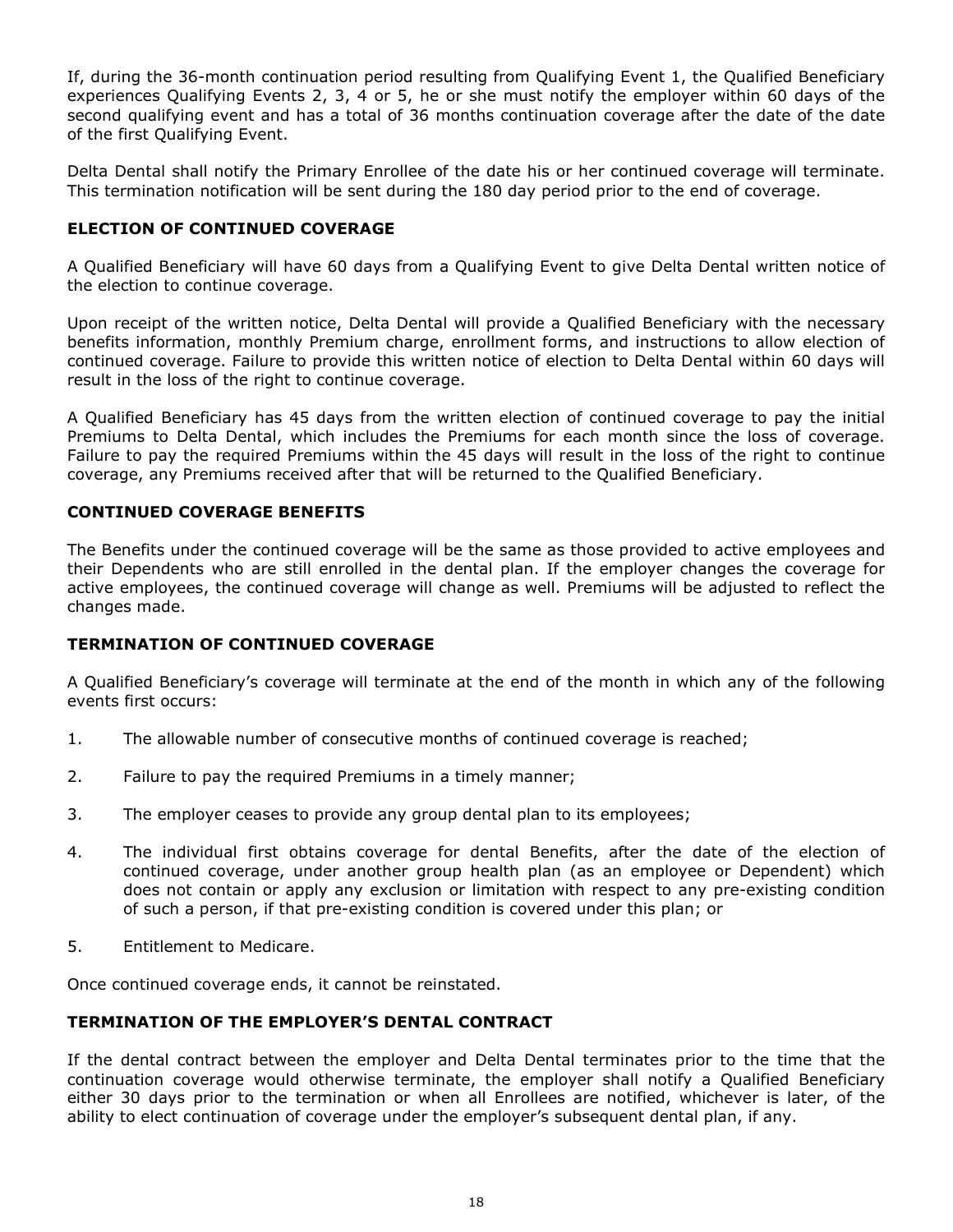The continuation coverage will be provided only for the balance of the period that a Qualified Beneficiary would have remained covered under the Delta Dental plan had such plan with the former employer not terminated. The employer shall notify the successor plan in writing of the Qualified Beneficiaries receiving continuation coverage so they may be notified of how to continue coverage. The continuation coverage will terminate if a Qualified Beneficiary fails to comply with the requirements pertaining to enrollment in, and payment of Premiums to the new group benefit plan.

### **OPEN ENROLLMENT CHANGE OF COVERAGE**

A Qualified Beneficiary may elect to change continuation coverage during any subsequent open enrollment period, if the employer has contracted with another plan to provide coverage to its active employees. The continuation coverage under the other plan will be provided only for the balance of the period that a Qualified Beneficiary would have remained under the Delta Dental plan.

# <span id="page-19-0"></span>**FUNDING POLICY**

The funding policy and method require payment by the employer as specified in the group dental agreement. If you choose OPTIONAL CONTINUATION OF COVERAGE (COBRA), you may be charged by the employer, as provided for by law.

# <span id="page-19-1"></span>**PLAN ADMINISTRATOR**

The Plan Administrator is a named fiduciary under this plan and shall be responsible for the management and control of this plan.

Delta Dental will be responsible for making determinations for Benefits as described in this booklet and for authorizing payment.

# <span id="page-19-2"></span>**YOUR RIGHTS UNDER ERISA**

As a participant in the Dental Care Plan, you are entitled to certain rights and protection under the Employee Retirement Income Security Act of 1974 (ERISA).

ERISA provides that all Plan participants shall be entitled to:

- $\checkmark$  Examine, without charge, at the employer's office, all Plan documents, including the group dental contract, any relevant collective bargaining agreements and copies of all documents filed by the Plan with the U. S. Department of Labor, such as annual reports and Plan descriptions.
- $\checkmark$  Obtain copies of all Plan documents and other Plan information upon written request to the Plan Administrator. The Administrator may make a reasonable charge for the copies.
- $\checkmark$  Receive a summary of the Plan's annual financial report. The Plan Administrator is required by law to furnish each participant with a copy of this summary financial report.

In addition to creating rights for Plan participants, ERISA imposes obligations upon the persons who are responsible for operating the plan.

These persons, called "fiduciaries" have a duty to operate the plan prudently and in the interest of you and the other Plan participants and beneficiaries.

No one, including your employer, your union or other person, may fire you or discriminate against you in any way to prevent you from obtaining benefits under this plan or exercising your rights under ERISA. If your claim for a benefit is denied in whole or in part, you must receive a written explanation of the reason for the denial. You have the right to have the Plan review and reconsider your claim.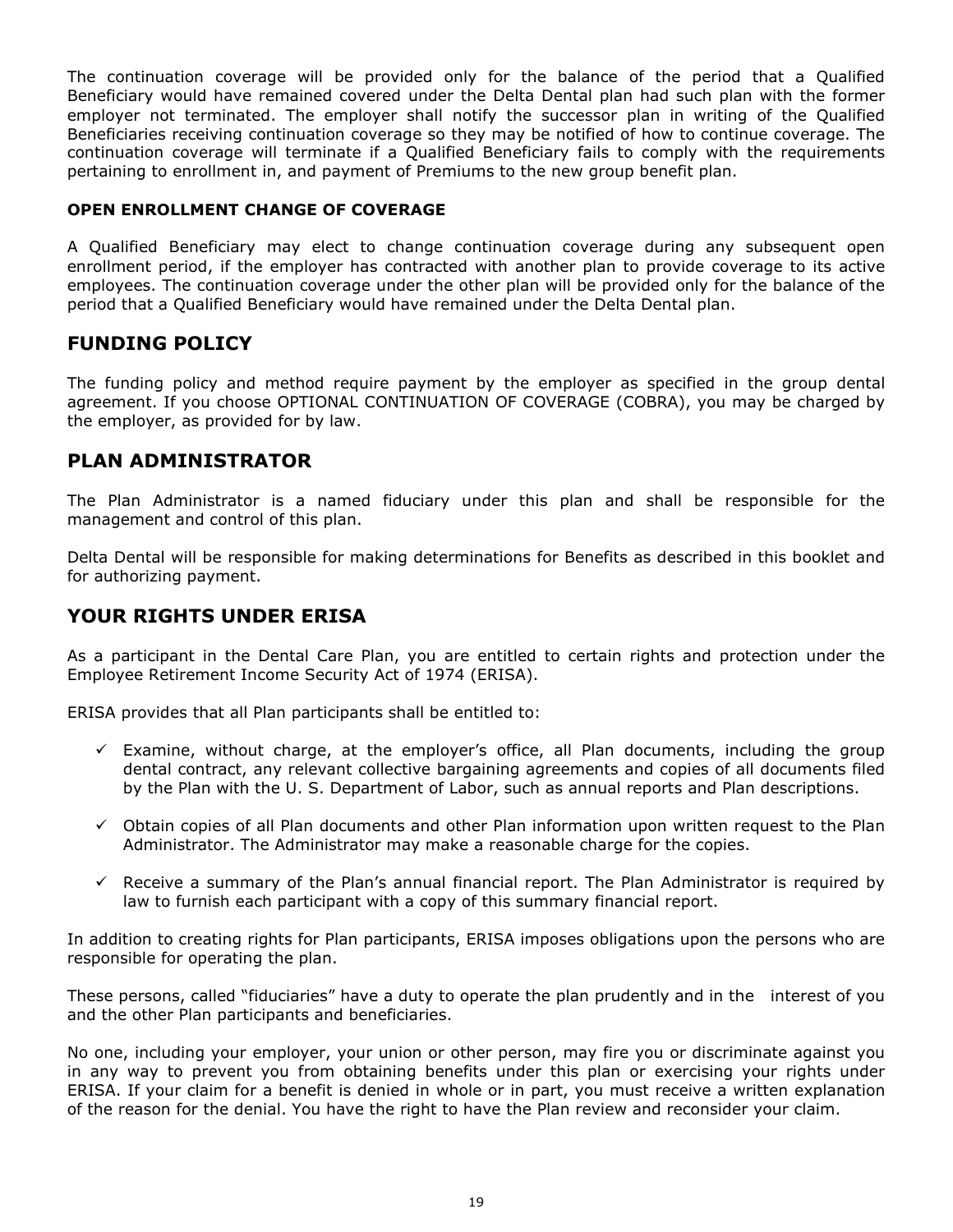Under ERISA, there are steps you can take to enforce the above rights. For instance, if you request materials from the Plan Administrator and do not receive them within 30 days, you may file suit in a federal court. In such a case, the court may require the Plan Administrator to provide the materials and pay you up to \$110 a day until you receive the materials, unless the materials were not sent because of reasons beyond the control of the administrator.

If you have a claim for benefits which is denied or ignored, in whole or in part, you may file suit in a state or federal court. If the plan's fiduciaries misuse the Plan's money, or if you are discriminated against for asserting your rights, you may seek assistance from the U. S. Department of Labor or you may file suit in a federal court. The court will decide who should pay court costs and legal fees. If you are successful, the court may order the person you have sued to pay these costs and fees. If you lose, the court may order you to pay these costs and fees.

If you have any questions about your Plan, you should contact the Plan Administrator. If you have any questions about this statement or your rights under ERISA, you should contact the nearest office of the Pension and Welfare Benefits Administration, U.S. Department of Labor, listed in your telephone directory, or the Division of Technical Assistance and Inquiries, Pension and Welfare Benefits Administration, U. S. Department of Labor, 200 Constitution Avenue, N.W., Washington, D.C. 20210.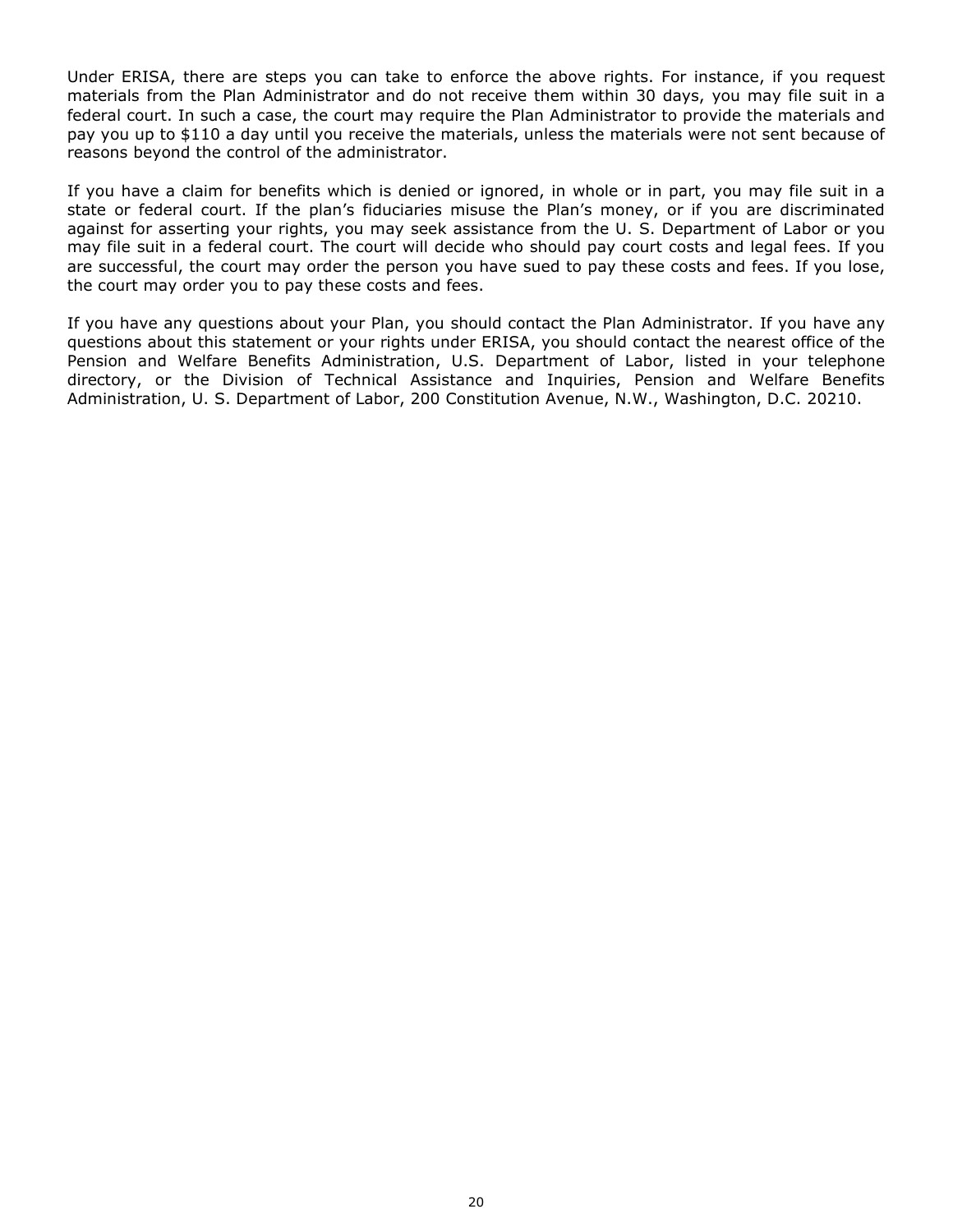# <span id="page-21-0"></span>**SUMMARY PLAN DESCRIPTION**

### **Name of Plan:**

Synopsys, Inc. Welfare Plan

### **Name, Address and Telephone Number of Plan Sponsor:**

Synopsys, Inc. 690 E. Middlefield Road Mountain View, CA 94043

(650) 584-5000

### **Name, Address and Telephone Number of Named Fiduciary:**

Delta Dental of California, Inc. P O Box 997330 Sacramento, CA 95899-7330

(800) 765-6003

### **Employer Identification Number (EIN):**

56-1546236

### **IRS Plan Number:**

501

### **Effective Date of Plan:**

01/01/1990

### **Type of Plan:**

Welfare Plan

### **Name, Business Address, and Business Telephone Number of Plan Administrator:**

Synopsys, Inc. 690 E. Middlefield Road Mountain View, CA 94043

(650) 584-5000

### **Claims Administrator:**

Delta Dental of California, Inc. P O Box 997330 Sacramento, CA 95899-7330

(800) 765-6003